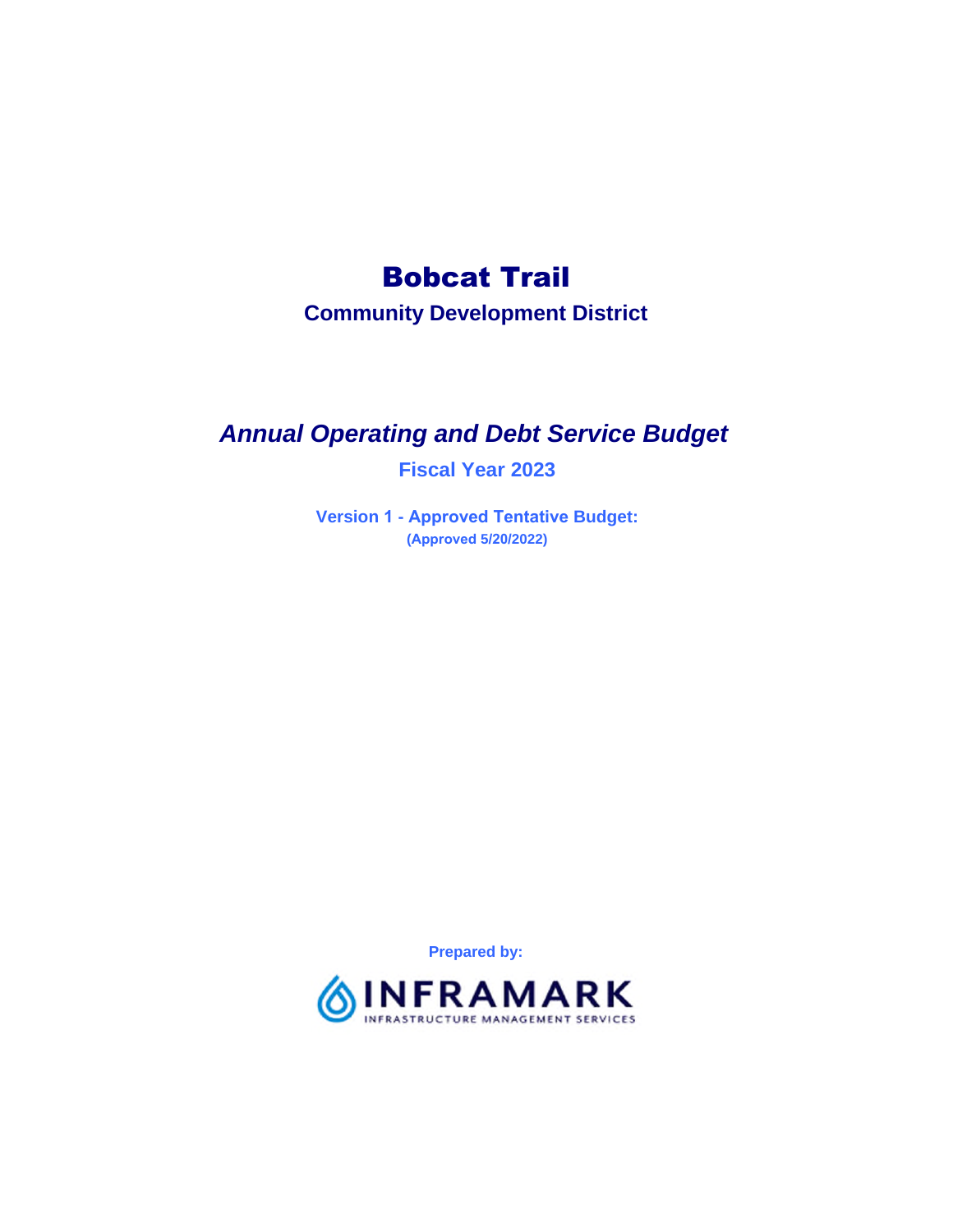# **Table of Contents**

|                                                                | Page #   |
|----------------------------------------------------------------|----------|
| OPERATING BUDGET                                               |          |
| <b>General Fund</b>                                            |          |
| Summary of Revenues, Expenditures and Changes in Fund Balances | $1 - 3$  |
| Exhibit A - Allocation of Fund Balances                        | 4        |
| <b>Budget Narrative</b>                                        | $5 - 12$ |
| <u>DEBT SERVICE BUDGETS</u>                                    |          |
| Series 2017                                                    |          |
| Summary of Revenues, Expenditures and Changes in Fund Balances | 13       |
| Amortization Schedule                                          | 14       |
| <b>Budget Narrative</b>                                        | 15       |
|                                                                |          |

# **SUPPORTING BUDGET SCHEDULES**

| 2023-2022 Non-Ad Valorem Assessment Summary |  |  |
|---------------------------------------------|--|--|
|---------------------------------------------|--|--|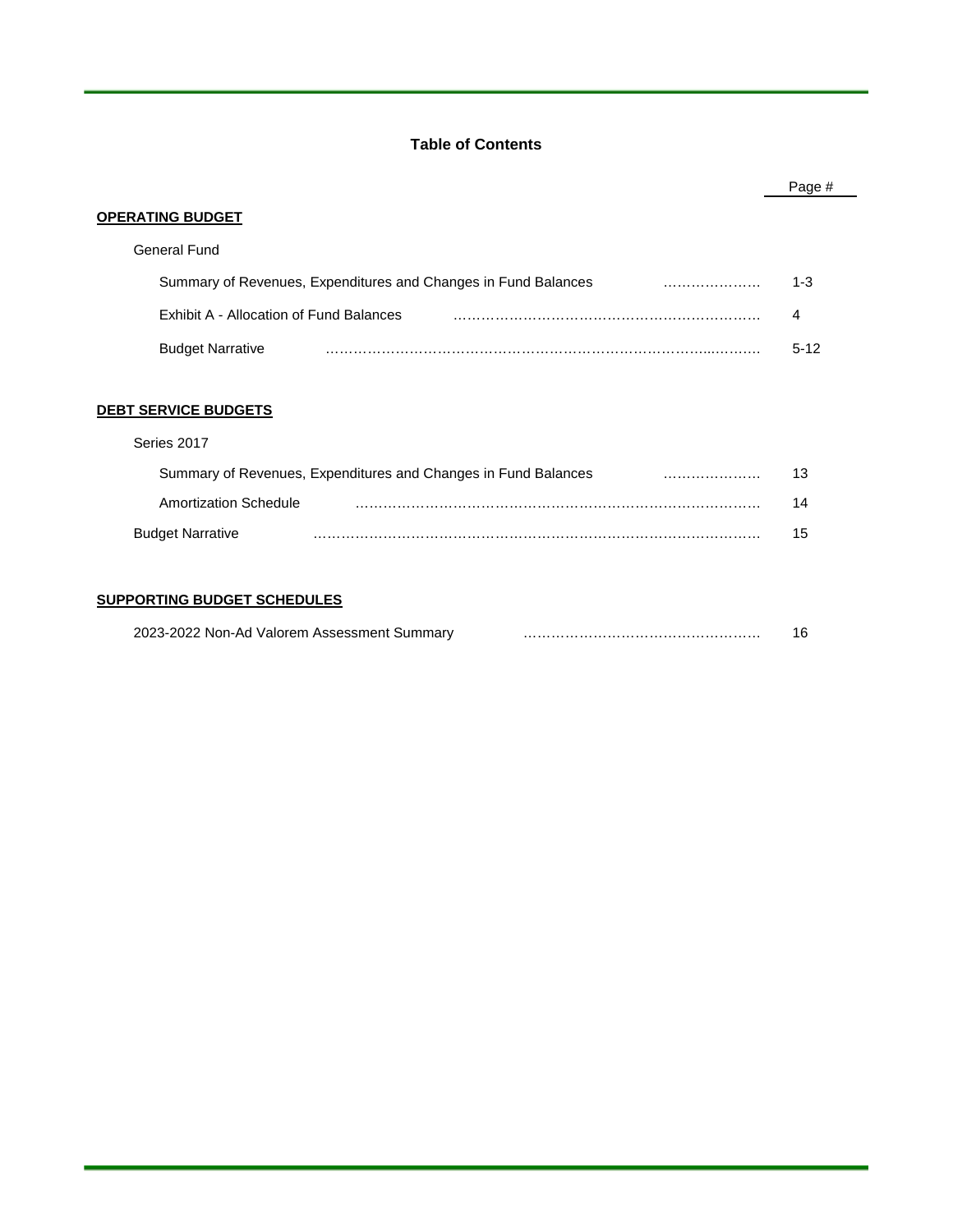# Bobcat Trail

**Community Development District**

**Fiscal Year 2023 Operating Budget**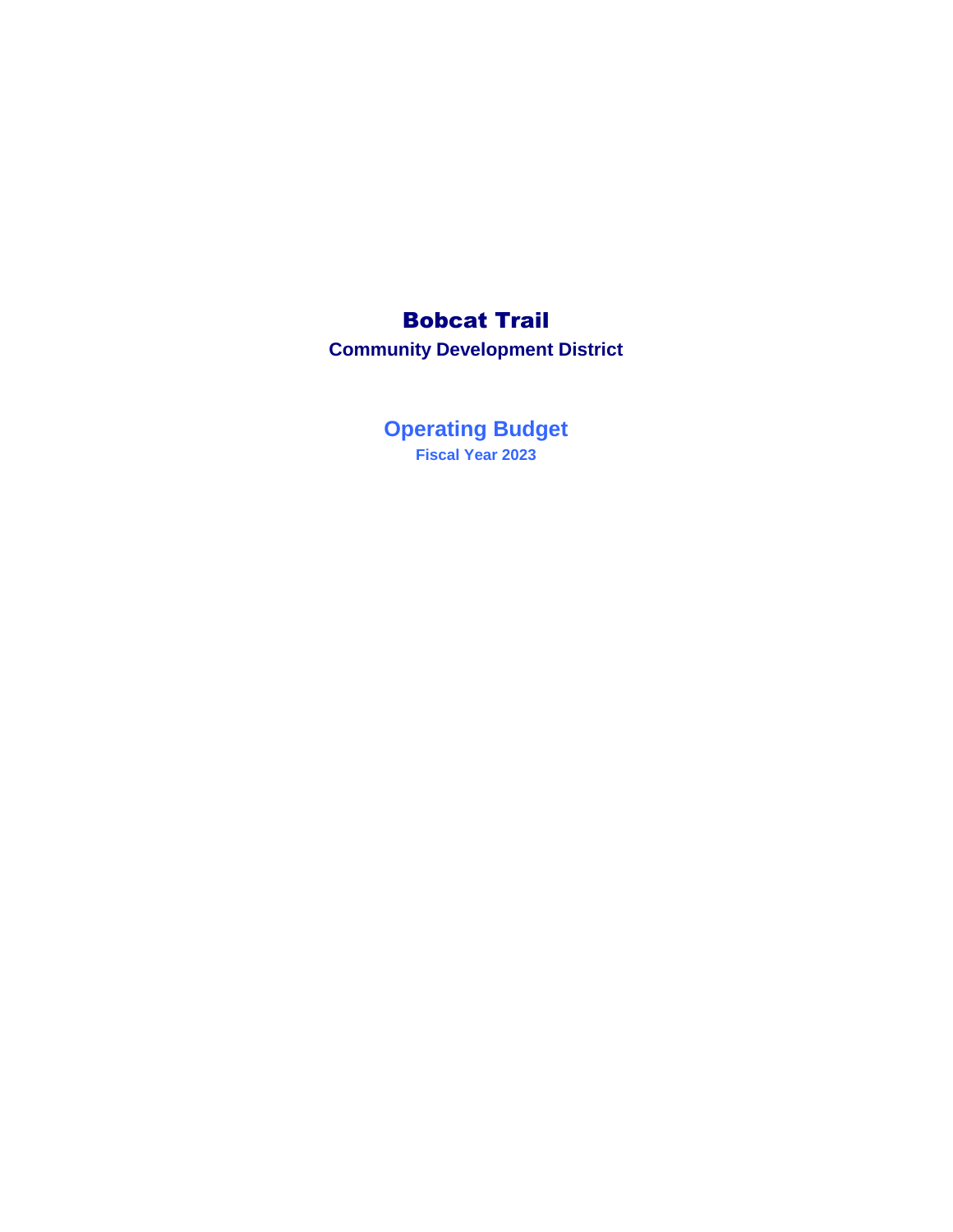# BOBCAT TRAIL

# Community Development District

*General Fund*

# **Summary of Revenues, Expenditures and Changes in Fund Balances**

|                                          |                |                | <b>ADOPTED</b> | <b>ACTUAL</b>   | <b>PROJECTED</b>         | <b>TOTAL</b>     | <b>ANNUAL</b> |
|------------------------------------------|----------------|----------------|----------------|-----------------|--------------------------|------------------|---------------|
|                                          | <b>ACTUAL</b>  | <b>ACTUAL</b>  | <b>BUDGET</b>  | <b>THRU</b>     | APR-                     | <b>PROJECTED</b> | <b>BUDGET</b> |
| <b>ACCOUNT DESCRIPTION</b>               | FY 2020        | FY 2021        | FY 2022        | <b>MAR-2022</b> | <b>SEP-2022</b>          | FY 2022          | FY 2023       |
| <b>REVENUES</b>                          |                |                |                |                 |                          |                  |               |
| Interest - Investments                   | \$<br>12,517   | \$<br>3,758    | \$<br>3,000    | \$<br>1,026     | \$<br>1,026              | \$<br>2,052      | \$<br>3,217   |
| <b>Special Events</b>                    | 280            |                | 1,000          |                 | 1,000                    | 1,000            | 500           |
| Interest - Tax Collector                 | 1,274          | 34             | 1,000          |                 | 1,000                    | 1,000            | 1,000         |
| <b>Rents or Royalties</b>                |                | 93             | 500            | 280             | 220                      | 500              | 400           |
| Special Assmnts- Tax Collector           | 769,562        | 769,562        | 769,563        | 706,359         | 63,204                   | 769,563          | 769,563       |
| Special Assmnts- Other                   | 110,332        | 110,332        | 110,332        | 101,270         | 9,062                    | 110,332          | 110,332       |
| Special Assmnts- Discounts               | (25, 851)      | (27, 209)      | (35, 196)      | (31, 332)       |                          | (31, 332)        | (35, 196)     |
| Other Miscellaneous Revenues             | 5,004          | 3,429          | 2,000          | 246             | 1,754                    | 2,000            | 2,000         |
| Gate Bar Code/Remotes                    | 1,818          | 1,780          | 2,000          | 1,073           | 927                      | 2,000            | 2,000         |
| <b>TOTAL REVENUES</b>                    | 883,764        | 861,779        | 854,199        | 778,922         | 78,193                   | 857,115          | 853,816       |
|                                          |                |                |                |                 |                          |                  |               |
| <b>EXPENDITURES</b>                      |                |                |                |                 |                          |                  |               |
| <b>Administrative</b>                    |                |                |                |                 |                          |                  |               |
| P/R-Board of Supervisors                 | 11,600         | 11,600         | 12,000         | 5,000           | 7,000                    | 12,000           | 12,000        |
| <b>FICA Taxes</b>                        | 887            | 887            | 918            | 383             | 536                      | 919              | 918           |
| ProfServ-Engineering                     | 14,625         | 13,070         | 20,000         | 12,863          | 12,863                   | 25,726           | 25,000        |
| ProfServ-Legal Services                  | 15,184         | 7,920          | 15,000         | 4,226           | 7,326                    | 11,552           | 15,000        |
| ProfServ-Trustee Fees                    | J.             | 3,717          | 3,717          | 3,717           |                          | 3,717            | 3,717         |
| <b>Auditing Services</b>                 | 3,700          | 3,800          | 4,200          | 2,500           | 1,700                    | 4,200            | 4,300         |
| Insurance - General Liability            | 17,018         | 17,007         | 18,000         | 18,710          |                          | 18,710           | 19,000        |
| Legal Advertising                        | 1,334          | 558            | 1,000          | 309             | 691                      | 1,000            | 1,000         |
| <b>Miscellaneous Services</b>            | 1,739          | 189            | 1,700          |                 | 1,700                    | 1,700            | 1,000         |
| Misc-Assessment Collection Cost          | 8,614          | 8,647          | 13,198         | 11,644          | 1,554                    | 13,198           | 13,198        |
| Misc-Web Hosting                         | 1,991          | 1,908          | 1,908          | 954             | 954                      | 1,908            | 2,000         |
| <b>Annual District Filing Fee</b>        | 175            | 175            | 175            | 175             | $\overline{\phantom{a}}$ | 175              | 175           |
| <b>Total Administrative</b>              | 76,867         | 69,478         | 91,816         | 60,481          | 34,324                   | 94,805           | 97,308        |
| <b>Other General Govt Services</b>       |                |                |                |                 |                          |                  |               |
| ProfServ-Dissemination Agent             | 1,000          |                |                |                 |                          |                  |               |
| ProfServ-Mgmt Consulting                 | 51,650         | 51,650         | 53,045         | 26,523          | 26,522                   | 53,045           | 53,045        |
| ProfServ-Special Assessment              | 6,180          | 6,180          | 6,180          | 6,180           |                          | 6,180            | 6,365         |
| ProfServ-E-mail Maintenance              | 3,486          | 2,127          | 2,000          | 645             | 1,355                    | 2,000            | 2,000         |
| Postage and Freight                      | 420            | 279            | 200            | 116             | 84                       | 200              | 300           |
| Printing and Binding                     | $\overline{7}$ | 12             | 1,000          | 72              | 72                       | 144              | 900           |
| Office Supplies                          |                | 264            | 500            | 50              | 50                       | 100              | 500           |
| <b>Total Other General Govt Services</b> | 62,743         | 60,512         | 62,925         | 33,586          | 28,083                   | 61,669           | 63,110        |
| <b>Landscape Services</b>                |                |                |                |                 |                          |                  |               |
| Contracts-Landscape                      | 106,500        | 142,047        | 142,047        | 71,024          | 71,023                   | 142,047          | 142,047       |
| Contracts-Trees & Trimming               | 4,090          |                | ÷,             |                 | $\sim$                   |                  | 1,000         |
| R&M-Irrigation                           | 31,377         | 10,907         | 10,000         | 2,304           |                          | 2,304            | 10,000        |
| R&M-Landscape Renovations                |                | 9,374          | 10,000         | 179             | 9,821                    | 10,000           | 10,000        |
| R&M-Plant Replacement                    | 458            | 9,726          | 4,000          | 413             | 3,587                    | 4,000            | 6,000         |
| R&M-Landscape Lighting                   | 3,168          | 1,812          | 3,000          | 819             | 2,181                    | 3,000            | 3,000         |
| R&M-Phase III                            |                | $\blacksquare$ | 55,400         | 79,825          |                          | 79,825           | 40,000        |
| Misc-Holiday Lighting                    |                | 16             | 850            | 338             | 512                      | 850              | 850           |
| <b>Total Landscape Services</b>          | 201,408        | 173,882        | 225,297        | 154,902         | 87,124                   | 242,026          | 212,897       |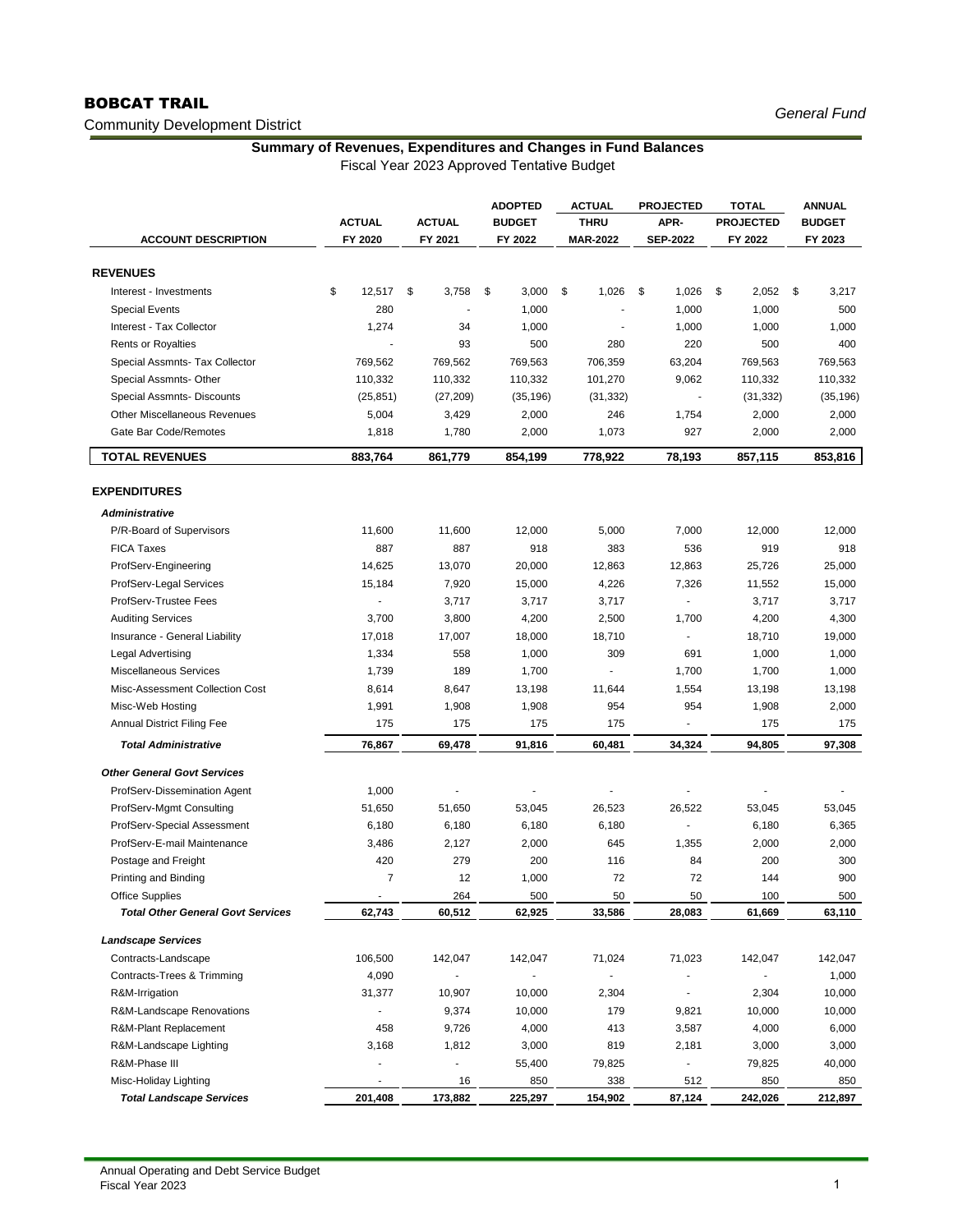# BOBCAT TRAIL

Community Development District

# **Summary of Revenues, Expenditures and Changes in Fund Balances**

|                                    |                |                          | <b>ADOPTED</b>           | <b>ACTUAL</b>            | <b>PROJECTED</b>         | <b>TOTAL</b>     | <b>ANNUAL</b> |
|------------------------------------|----------------|--------------------------|--------------------------|--------------------------|--------------------------|------------------|---------------|
|                                    | <b>ACTUAL</b>  | <b>ACTUAL</b>            | <b>BUDGET</b>            | <b>THRU</b>              | APR-                     | <b>PROJECTED</b> | <b>BUDGET</b> |
| <b>ACCOUNT DESCRIPTION</b>         | FY 2020        | FY 2021                  | FY 2022                  | <b>MAR-2022</b>          | <b>SEP-2022</b>          | FY 2022          | FY 2023       |
| <b>Utilities</b>                   |                |                          |                          |                          |                          |                  |               |
| <b>Electricity - Streetlights</b>  | 3,294          | 3,316                    | 6,300                    | 1,953                    | 1,953                    | 3,906            | 3,000         |
| <b>Electricity - Gate</b>          | 2,892          | 2,899                    | 5,500                    | 1,583                    | 1,583                    | 3,166            | 2,500         |
| Electricity - Irrigation           | 1,659          | 1,480                    | 2,500                    | 867                      | 867                      | 1,734            | 10,000        |
| Electricity - Pool                 |                |                          |                          |                          |                          |                  | 15,000        |
| <b>Total Utilities</b>             | 7,845          | 7,695                    | 14,300                   | 4,403                    | 4,403                    | 8,806            | 30,500        |
| Gatehouse                          |                |                          |                          |                          |                          |                  |               |
| <b>Contracts-Security Services</b> | 70,788         | 70,788                   | 72,000                   | 43,394                   | 28,606                   | 72,000           | 86,000        |
| Communication - Telephone          | 3,652          | 3,674                    | 4,300                    | 1,954                    | 1,860                    | 3,814            | 4,300         |
| Utility - Water & Sewer            | 688            | 615                      | 850                      | 359                      | 293                      | 652              | 850           |
| R&M-Gate                           | 578            | 250                      | 2,000                    | 801                      | 1,199                    | 2,000            | 2,000         |
| R&M-Access&Surveillance Systems    | 4,107          | 2,507                    | 1,500                    | 816                      | 666                      | 1,482            | 1,500         |
| Misc-Bar Codes                     | 784            | 4,200                    | 4,000                    |                          | 4,000                    | 4,000            | 4,100         |
| Op Supplies - Gatehouse            | 49             | 200                      | 500                      |                          | 500                      | 500              | 750           |
| Capital Outlay                     |                |                          | 22,000                   | 24,065                   |                          | 24,065           |               |
| Reserve - Gate                     |                |                          | $\overline{\phantom{a}}$ |                          |                          |                  | 2,800         |
|                                    |                |                          |                          |                          |                          |                  |               |
| <b>Total Gatehouse</b>             | 80,646         | 82,234                   | 107,150                  | 71,389                   | 37,124                   | 108,513          | 102,300       |
| <b>Lakes and Roads</b>             |                |                          |                          |                          |                          |                  |               |
| Contracts-Lakes                    | 34,273         | 34,853                   | 36,000                   | 19,495                   | 17,094                   | 36,589           | 38,484        |
| R&M-Lake                           |                | 12,150                   | 10,000                   |                          | 10,000                   | 10,000           | 10,000        |
| R&M-Road Cleaning                  | 2,095          | 1,170                    | 4,170                    | 585                      | 3,585                    | 4,170            | 4,775         |
| R&M-Sealcoating                    |                | 277,186                  | 183,866                  | 174,224                  | 9,642                    | 183,866          | 91,046        |
| R&M-Sidewalks                      | 36,746         | 7,270                    | 7,000                    | 27,835                   |                          | 27,835           | 4,500         |
| R&M-Stormwater System              | $\blacksquare$ | 9,195                    | 10,000                   |                          | 10,000                   | 10,000           | 10,000        |
| R&M-Invasive Plant Maintenance     | 1,100          | $\blacksquare$           | 2,000                    | ÷,                       | 2,000                    | 2,000            | 2,000         |
| R&M-Street/Gutter Repairs          | 260            | 1,970                    | 10,000                   | 63,589                   |                          | 63,589           | 40,000        |
| Miscellaneous Maintenance          |                | 182                      | 5,000                    |                          | 5,000                    | 5,000            | 5,000         |
| Reserve - Lakes                    |                | $\overline{\phantom{a}}$ | 30,000                   | $\overline{\phantom{a}}$ | $\overline{\phantom{a}}$ |                  | 5,000         |
| <b>Total Lakes and Roads</b>       | 74,474         | 343,976                  | 298,036                  | 285,728                  | 57,321                   | 343,049          | 210,805       |
| <b>Community Center</b>            |                |                          |                          |                          |                          |                  |               |
| Payroll-Hourly                     | 20,544         | 21,706                   | 21,750                   | 10,859                   | 10,266                   | 21,125           | 22,838        |
| <b>FICA Taxes</b>                  | 1,572          | 1,661                    | 1,664                    | 831                      | 785                      | 1,616            | 1,747         |
| <b>Contracts-Other Services</b>    | 7,931          | 1,395                    | 1,500                    | 514                      | 514                      | 1,028            | 1,600         |
| <b>Contracts-Cleaning Services</b> | 10,800         | 13,590                   | 12,500                   | 6,420                    | 7,200                    | 13,620           | 12,500        |
| Utility - Other                    | 5,013          | 5,150                    | 5,400                    | 2,576                    | 2,610                    | 5,186            | 5,400         |
| Electricity - General              | 3,886          | 3,721                    | 5,400                    | 2,219                    | 1,585                    | 3,804            | 5,400         |
| Utility - Water & Sewer            | 3,830          | 3,887                    | 4,800                    | 2,527                    | 1,332                    | 3,859            | 5,000         |
| Insurance - Property               | 11,062         | 11,061                   | 12,500                   | 12,474                   |                          | 12,474           | 12,500        |
| R&M-Pest Control                   | 460            | 460                      | 550                      | 230                      | 320                      | 550              | 550           |
| R&M-Tennis Courts                  | 10,050         | $\blacksquare$           | 500                      | 374                      | 126                      | 500              | 500           |
| R&M-Fitness Equipment              | 1,594          | 5,952                    | 6,500                    | 398                      | 840                      | 1,238            | 2,000         |
| R&M-Maintenance                    | 5,453          | 527                      | 4,000                    | 2,169                    | 821                      | 2,990            | 4,000         |
| Misc-Contingency                   | 220            | 250                      | 4,000                    | 592                      |                          | 592              | 800           |
| <b>Cleaning Services</b>           | 1,098          |                          | 800                      |                          | 800                      | 800              | 1,200         |
| Supplies - Misc.                   | 2,411          | 1,779                    | 4,000                    | 751                      | 1,344                    | 2,095            | 3,500         |
| Capital Outlay                     | 6,950          | 13,168                   |                          |                          |                          |                  |               |
| <b>Total Community Center</b>      | 101,455        | 84,307                   | 85,864                   | 42,934                   | 28,542                   | 71,476           | 79,535        |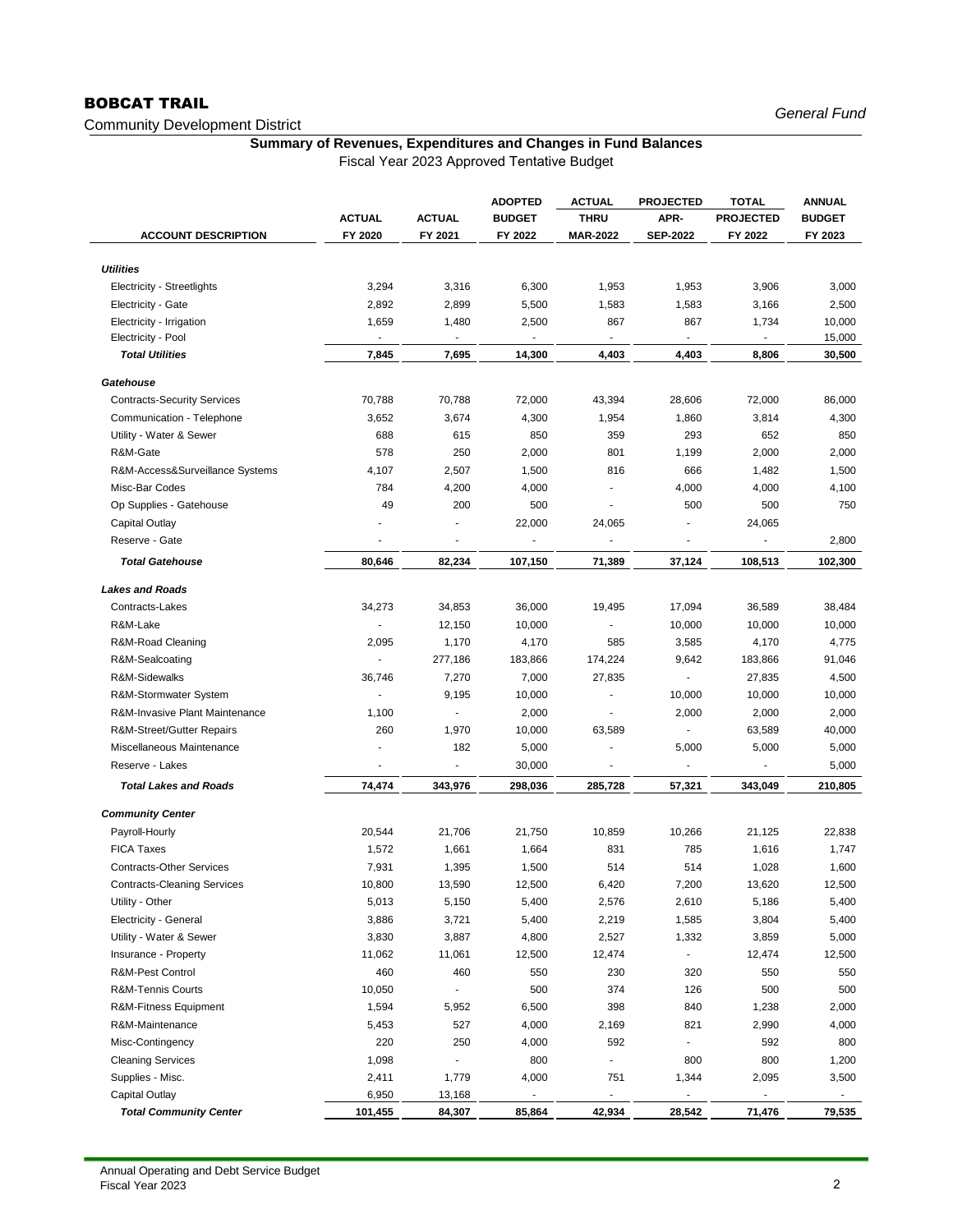# BOBCAT TRAIL

# Community Development District

# **Summary of Revenues, Expenditures and Changes in Fund Balances**

|                                       |               |               | <b>ADOPTED</b> | <b>ACTUAL</b>            | <b>PROJECTED</b> | <b>TOTAL</b>     | <b>ANNUAL</b> |
|---------------------------------------|---------------|---------------|----------------|--------------------------|------------------|------------------|---------------|
|                                       | <b>ACTUAL</b> | <b>ACTUAL</b> | <b>BUDGET</b>  | <b>THRU</b>              | APR-             | <b>PROJECTED</b> | <b>BUDGET</b> |
| <b>ACCOUNT DESCRIPTION</b>            | FY 2020       | FY 2021       | FY 2022        | <b>MAR-2022</b>          | <b>SEP-2022</b>  | FY 2022          | FY 2023       |
|                                       |               |               |                |                          |                  |                  |               |
| <b>Pools and Maintenance</b>          |               |               |                |                          |                  |                  |               |
| Payroll-Hourly                        | 14,860        | 13,630        | 22,000         | 7,248                    | 6,997            | 14,245           | 23,100        |
| <b>FICA Taxes</b>                     | 1,137         | 1,043         | 1,683          | 555                      | 535              | 1,090            | 1,767         |
| Contracts-Pools                       | 7.613         | 7.763         | 8,050          | 3,915                    | 3,900            | 7.815            | 9,000         |
| Utility - Gas                         | 146           | 181           | 700            | 96                       | 68               | 164              | 800           |
| Utility - Water & Sewer               | 3,229         | 2,884         | 6,800          | 483                      | 483              | 966              | 7,100         |
| R&M-Pools                             | 4,295         | 9,029         | 4,400          | 2,381                    | 2,019            | 4,400            | 4,800         |
| R&M-Vehicles                          | 117           | 417           | 1,600          | 3,885                    |                  | 3,885            | 1,000         |
| R&M-Community Maintenance             | 11,366        | 5,292         | 12,500         | 2,610                    | 9,890            | 12,500           | 13,100        |
| R&M-Pressure Reducing Valve           | 8,996         | 679           | 2,000          |                          | 2,000            | 2,000            | 3,000         |
| Capital Outlay                        |               |               |                |                          |                  |                  | 10,000        |
| <b>Total Pools and Maintenance</b>    | 51,759        | 41,722        | 59,733         | 21,173                   | 25,892           | 47,065           | 73,667        |
| <b>Debt Service</b>                   |               |               |                |                          |                  |                  |               |
| <b>Principal Debt Retirement</b>      | 15,533        | 15,533        |                |                          |                  |                  |               |
| <b>Interest Expense</b>               | 466           | 466           |                | $\overline{\phantom{a}}$ |                  |                  |               |
| <b>Total Debt Service</b>             | 15,999        | 15,999        | $\blacksquare$ | $\overline{\phantom{a}}$ | $\blacksquare$   | $\blacksquare$   |               |
| <b>TOTAL EXPENDITURES</b>             | 673,196       | 879,805       | 945,121        | 674,596                  | 302,812          | 977,408          | 870,123       |
| Excess (deficiency) of revenues       |               |               |                |                          |                  |                  |               |
| Over (under) expenditures             | 210,568       | (18,026)      | (90, 922)      | 104,326                  | (224, 619)       | (120, 293)       | (16, 307)     |
| <b>OTHER FINANCING SOURCES (USES)</b> |               |               |                |                          |                  |                  |               |
| Contribution to (Use of) Fund Balance |               |               | (90, 922)      |                          |                  |                  | (16, 307)     |
| <b>TOTAL OTHER SOURCES (USES)</b>     | ٠             | ٠             | (90, 922)      | $\blacksquare$           | $\blacksquare$   | $\blacksquare$   | (16, 307)     |
|                                       |               |               |                |                          |                  |                  |               |
| Net change in fund balance            | 210,568       | (18,026)      | (90, 922)      | 104,326                  | (224, 619)       | (120, 293)       | (16, 307)     |
| <b>FUND BALANCE, BEGINNING</b>        | 982,422       | 1,192,990     | 1,174,964      | 1,174,964                |                  | 1,174,964        | 1,054,671     |
| FUND BALANCE, ENDING                  | \$1,192,990   | \$1,174,964   | \$1,084,042    | \$1,279,290              | \$<br>(224, 619) | \$1,054,671      | \$1,038,364   |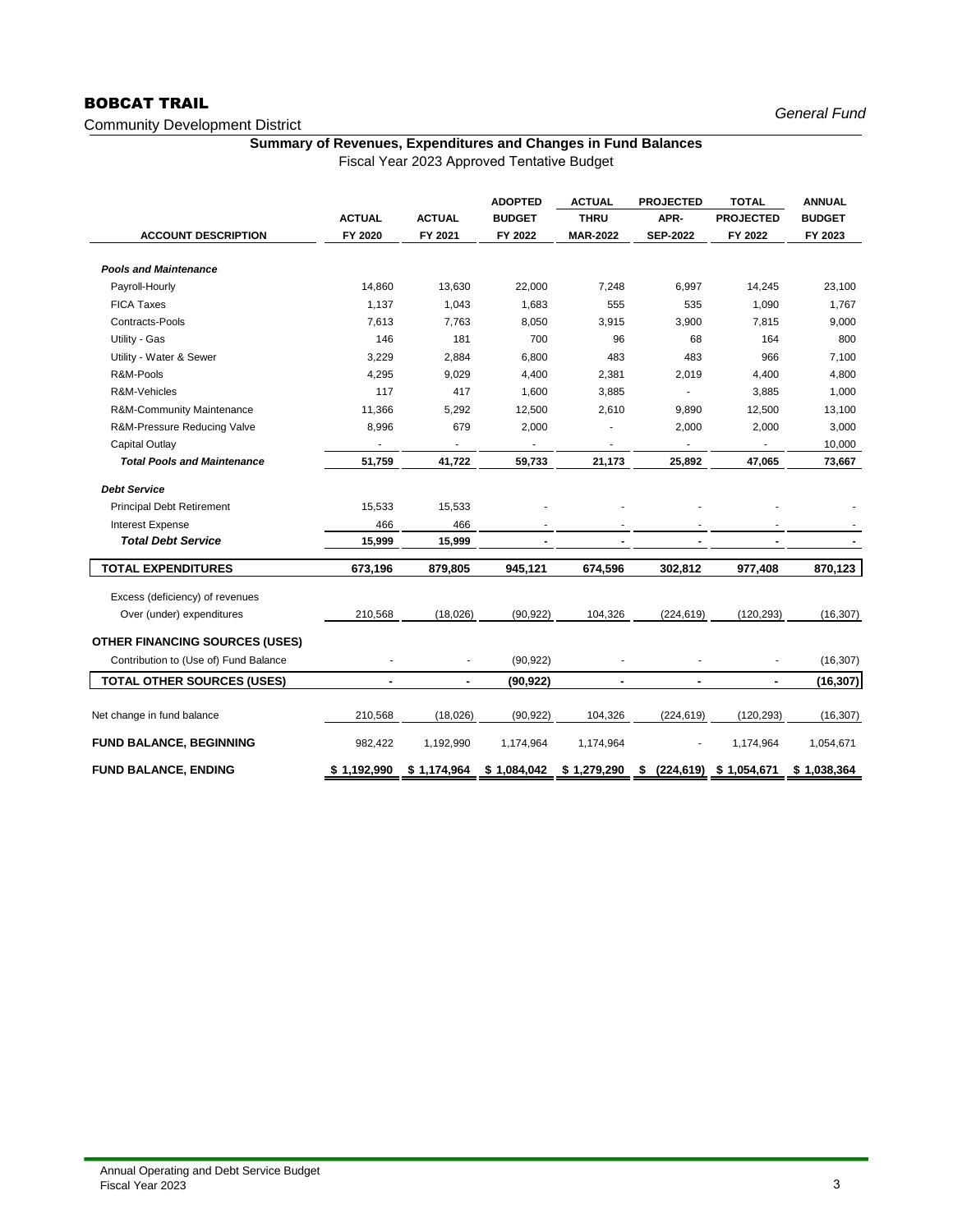#### **Exhibit "A"**

#### Allocation of Fund Balances

# **AVAILABLE FUNDS**

|                                               | Amount          |
|-----------------------------------------------|-----------------|
| Beginning Fund Balance - Fiscal Year 2023     | \$<br>1.054.671 |
| Net Change in Fund Balance - Fiscal Year 2023 | (16, 307)       |
| Reserves - Fiscal Year 2023 Additions         | 7.800           |
| Total Funds Available (Estimated) - 9/30/2023 | 1.046.164       |

# **ALLOCATION OF AVAILABLE FUNDS**

| Operating Reserve - First Quarter Operating Capital (Prior Years) | (1)<br>58.690    |           |
|-------------------------------------------------------------------|------------------|-----------|
| Operating Reserve - First Quarter Operating Capital (FY 2023)     |                  | 58,690    |
| Reserves - Activity Center (Prior Years)                          | (2)<br>56,720    |           |
| Reserves - Activity Center (FY 2022)                              |                  |           |
| Reserves - Activity Center (FY 2023)                              |                  | 56,720    |
| Reserves - CAM/fence construction (prior years)                   | (2)<br>10.000    | 10,000    |
| Reserves - Gate (prior years)                                     | (2)<br>22,000    |           |
| Reserves - Gate (FY 2023)                                         | 2,800            | 24,800    |
| Reserves - Gatehouse (Prior Years)                                | (2)<br>10,000    | 10,000    |
| Reserves - Lakes (Prior Years)                                    | (2)<br>200,000   |           |
| Reserves - Lakes (FY 2022)                                        | 30,000           |           |
| Reserves - Lakes (FY 2023)                                        | 5,000            | 235,000   |
| Reserves - Landscape (Prior Years)                                | 43,000 $(2)$     |           |
| Reserves - Landscape (FY 2022)                                    |                  |           |
| Reserves - Landscape (FY 2023)                                    |                  | 43,000    |
| Reserves - Pools (Prior Years)                                    | (2)<br>25,000    | 25,000    |
| Reserves - Roadways (Prior Years)                                 | $(2)$<br>554,548 |           |
| Reserves - Roadways (FY 2023)                                     |                  | 554,548   |
| Reserves - Security Features (Prior Years)                        | (2)<br>15,000    | 15,000    |
| Reserves - Vehicle (Prior Years)                                  | (2)<br>13,407    |           |
| Reserves - Vehicle (FY 2022)                                      |                  |           |
| Reserves - Vehicle (FY 2023)                                      |                  | 13,407    |
|                                                                   |                  |           |
| <b>Total Allocation of Available Funds</b>                        |                  | 1,046,165 |

**Total Unassigned (undesignated) Cash \$ (1)**

### **Notes**

(1) This represents under 1 month of operating expenditures.

(2) Board assigned prior year fund balance (as of 9/30/21) by motion on 11/18/21.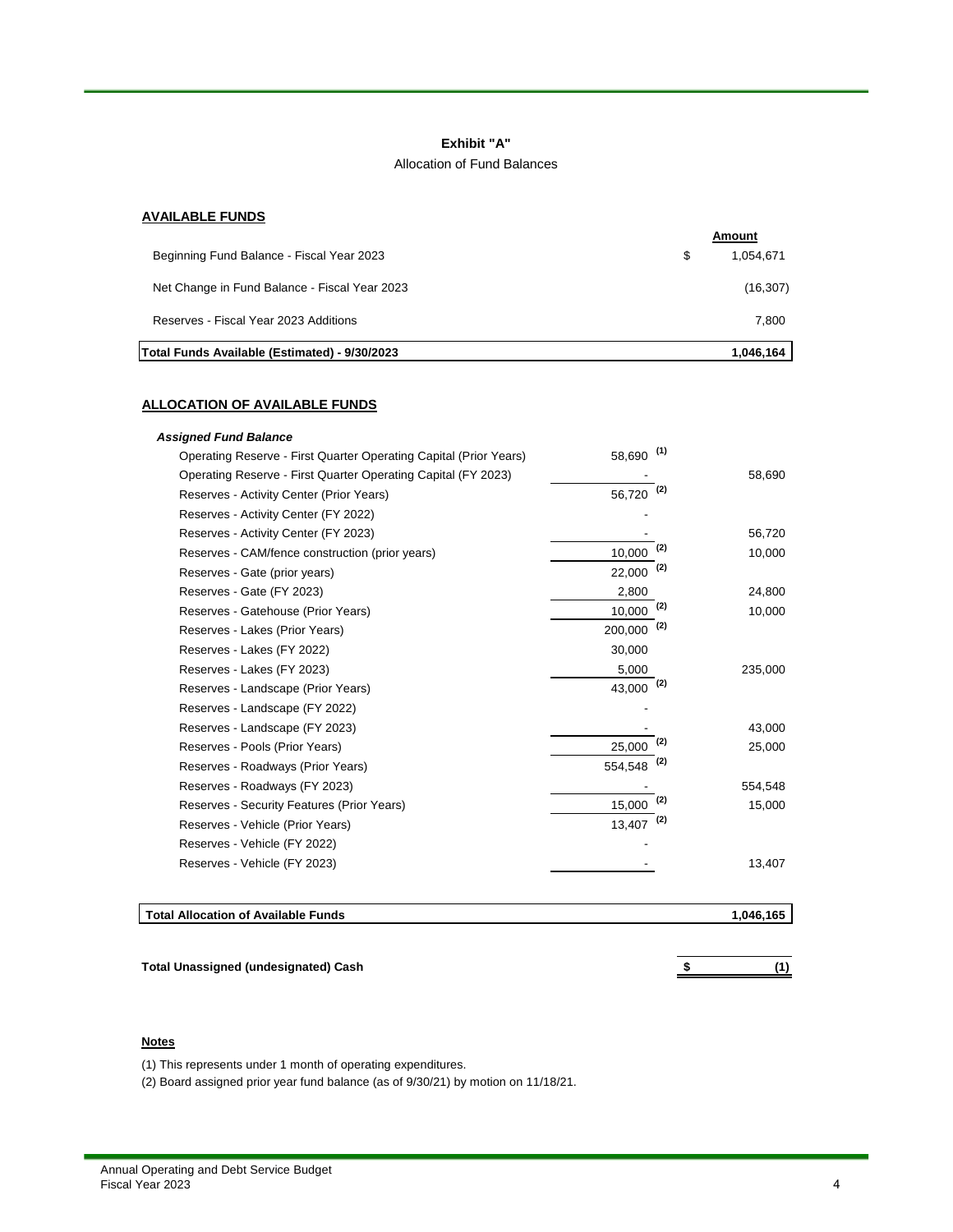Fiscal Year 2023

# **REVENUES**

#### **Interest-Investments**

The District earns interest on the monthly average collected balance for their operating accounts.

#### **Special Events**

The District conducts special events including dinner dances, holiday events and other occasions, throughout the year.

#### **Interest-Tax Collector**

Interest on assessments held between date of collection by the tax collector's office and distribution to the district.

#### **Rents or Royalties**

Rental fees collected for the use of the district facility.

#### **Special Assessments-Tax Collector (Residential)**

The District will levy a Non-Ad Valorem assessment on all the residential property within the District to pay for the operating expenditures during the Fiscal Year.

#### **Special Assessment-Other (Bobcat Village)**

The District will levy a Non-Ad Valorem assessment on all the commercial property within the District to pay for the operating expenditures during the Fiscal Year.

#### **Special Assessments-Discounts**

Per Section 197.162, Florida Statutes, discounts are allowed for early payment of assessments up to a maximum of 4%. The budgeted amount for the fiscal year has been set by the board.

#### **Other Miscellaneous Revenues**

Sales tax collection allowances and other revenues not included within another budgeted line item.

# **Gate Bar Code/Remotes**

The District collects a nominal fee for each gate remote distributed.

# **EXPENDITURES**

#### **Administrative**

#### **P/R-Board of Supervisors**

Chapter 190 of the Florida Statutes allows for members of the Board of Supervisors to be compensated \$200 per meeting at which they are in attendance. The amount for the Fiscal Year is based upon all supervisors attending 12 meetings.

# **FICA Taxes**

Payroll taxes for supervisor salaries are calculated as 7.65% of payroll.

#### **Professional Services-Engineering**

The District's engineer provides general engineering services to the District, i.e. attendance and preparation for monthly board meetings when requested, review of invoices, and other specifically requested assignments which may include road improvement, lake remediation, fencing/security and issues resulting from a possible 'land swap' with the golf course.

#### **Professional Services-Legal Services**

The District's Attorney provides general legal services to the District, i.e., attendance and preparation for monthly Board meetings, review of contracts, review of agreements and resolutions, and other research as directed or requested by the Board of Supervisors and the District Manager.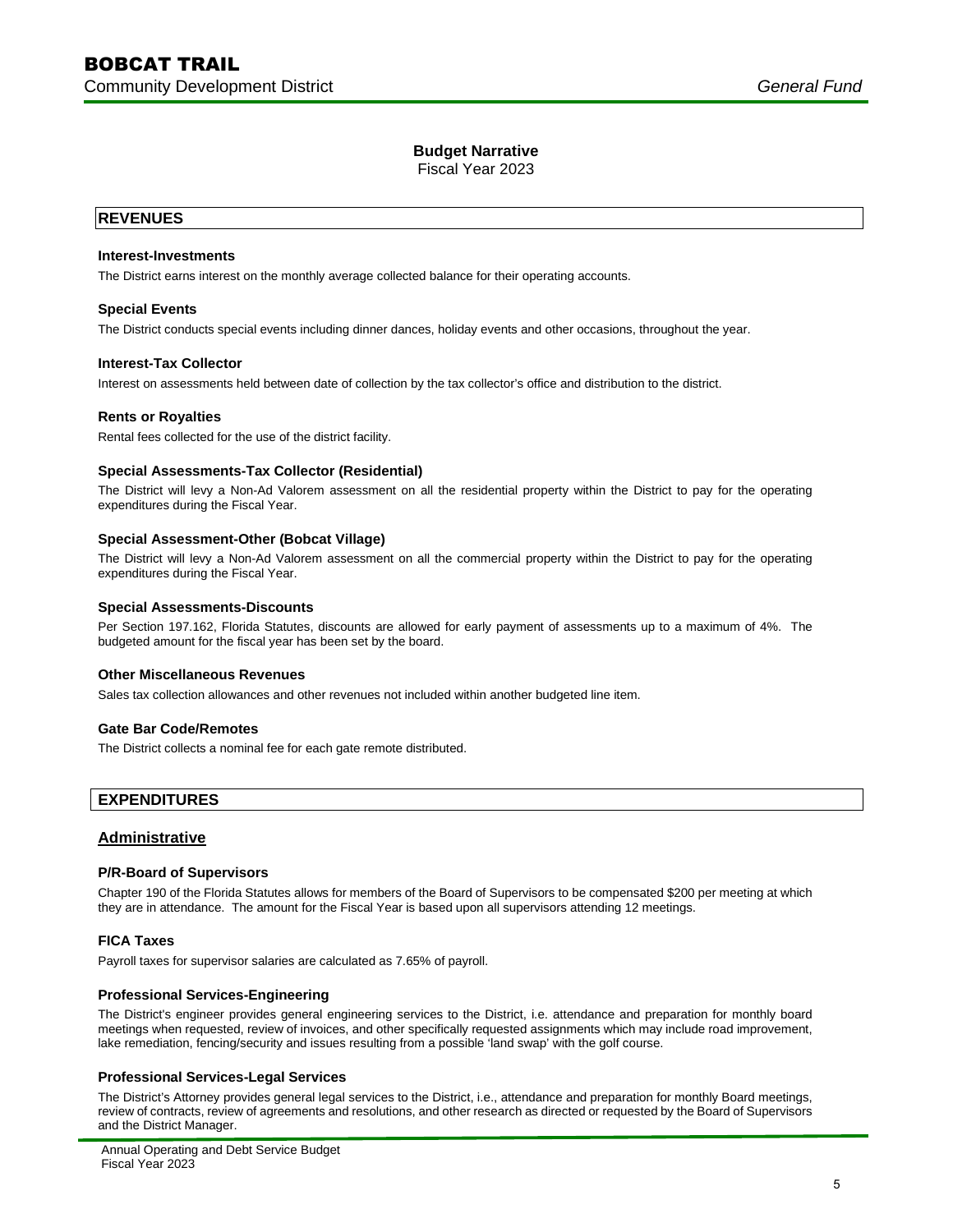Fiscal Year 2023

# **Administrative** (continued)

#### **Professional Services-Trustee**

The District issued a series 1999 bond and series 2017 note with funds deposited with a Trustee to handle all trustee matters. The annual trustee fee is based on standard fees charged plus any out-of-pocket expenses.

# **Auditing Services**

The District is required to conduct an annual audit of its financial records by an Independent Certified Public Accounting Firm. The budgeted amount for the fiscal year is based on an optional renewal within an existing engagement letter.

# **Insurance-General Liability**

The District's General Liability, Public Officials Liability and Special Events Insurance policies are with Public Risk Insurance Agency, Inc. They specialize in providing insurance coverage to governmental agencies. The District's Worker's Compensation policy is with Preferred Governmental.

#### **Legal Advertising**

The District is required to advertise various notices for monthly Board meetings and other public hearings in a newspaper of general circulation.

#### **Miscellaneous Services**

This includes monthly bank charges and miscellaneous expenses that may be incurred during the year that are not included in another budgeted line item.

#### **Miscellaneous-Assessment Collection Cost**

The District reimburses Sarasota County Tax Collector for her or his necessary administrative costs. Per the Florida Statutes, administrative costs shall include, but not be limited to, those costs associated with personnel, forms, supplies, data processing, computer equipment, postage, and programming. The District also compensates the Tax Collector for the actual cost of collection or 1.5% on the amount of special assessments collected and remitted, whichever is greater. The budget for collection costs was set by the board.

# **Miscellaneous-Web Hosting**

GoDaddy charges for website.

# **Annual District Filing Fee**

The District is required to pay an annual fee of \$175 to the Department of Economic Opportunity Division of Community Development.

# **Other General Gov't Services**

# **Professional Services-Management Consulting Services**

The District receives Management, Accounting and Administrative services as part of a Management Agreement with Inframark Infrastructure Management Services. Also included are costs for Information Technology charges to process the District's financial activities, i.e. accounts payable, financial statements, budgets, etc., on a main frame computer owned by Inframark Infrastructure Management Services in accordance with the management contract.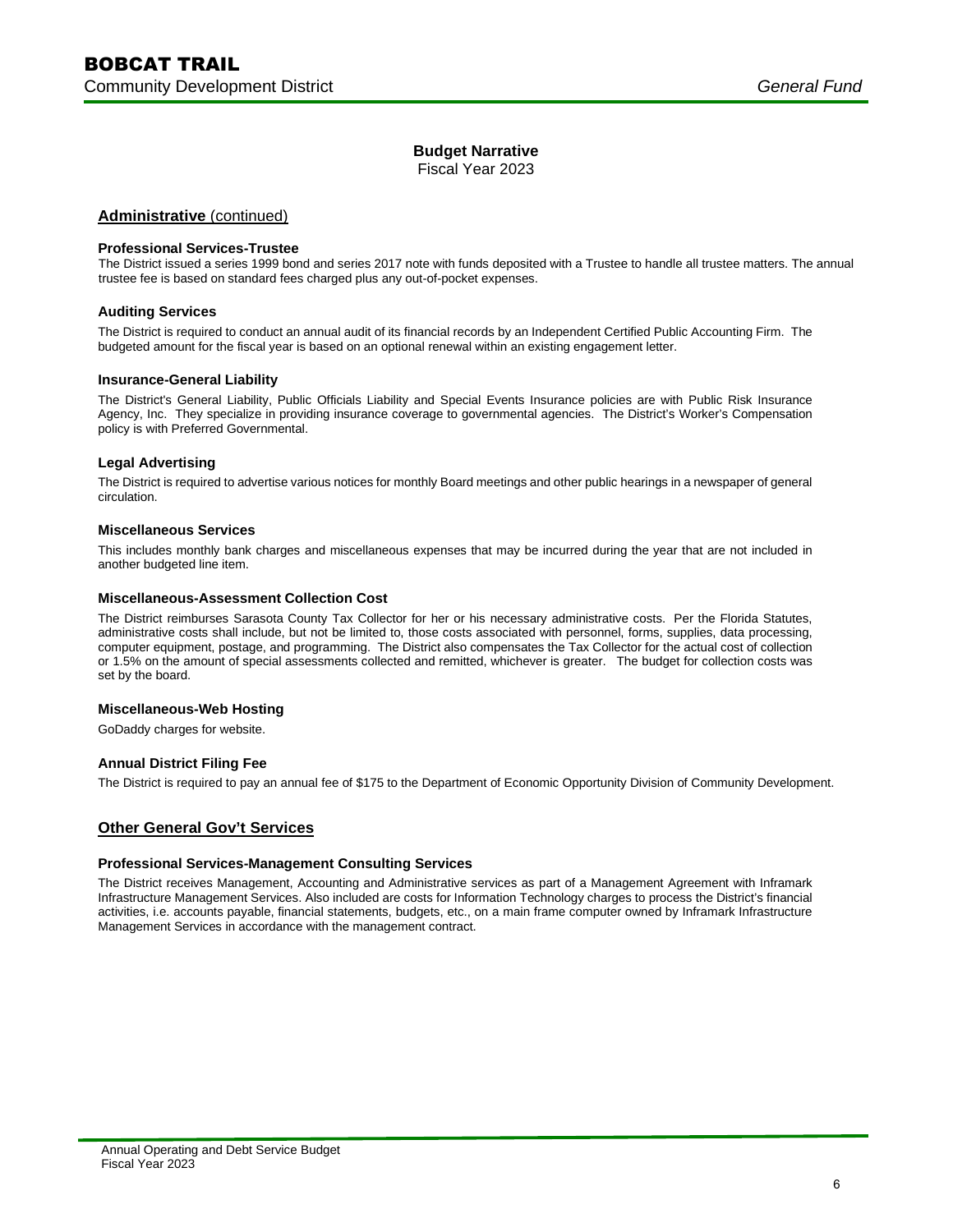Fiscal Year 2023

# **Other General Gov't Services** (continued)

#### **Professional Services-Special Assessment**

Inframark provides Assessment Services for all the properties within the CDD for the General Fund, Series 1999 Debt Service Fund and Series 2017 Debt Service Fund. These services include, but are not limited to:

- Working with the Sarasota Property Appraiser to insure the accuracy of the data they provide each year for levying purposes.
- Preparation, maintenance and certification of the District's annual assessment roll to the Sarasota County Tax Collector.
- Customer service which includes answering questions regarding annual assessments, what a CDD is, length and terms of the bonds, etc.
- Preparation of estoppel letters for refinancing and property transfers.
- Processing and transmission of pay downs to the Trustee for those property owners wishing to prepay their CDD debt.
- Analysis and supplemental schedules requested throughout the fiscal year as well assessment schedules included in the annual budget preparation.

#### **Professional Services-E-mail Maintenance**

Office 365 and Barracuda charges to manage e-mail accounts.

#### **Postage and Freight**

FedEx charges and reimbursements made to Inframark for actual postage and/or freight used for District mailings including agenda packages, vendor checks and other correspondence. The fiscal year budget is based on prior year spending and anticipated needs.

#### **Printing and Binding**

Copies used in the preparation of agenda packages, required mailings, and other special projects. The budgeted amount for the fiscal year is based on prior year spending and anticipated needs.

#### **Office Supplies**

Supplies used in the preparation and binding of agenda packages, required mailings, and other special projects.

# **Landscape Services**

#### **Contracts-Landscape**

This category includes costs associated with landscape maintenance, mowing, edging, and weeding. Mulch, tree trimming, monthly wet testing and repair of the irrigation system, including materials, may also be recorded here.

# **Contracts-Trees & Trimming**

Funds set aside for tree trimming projects as determined by the district board.

#### **R&M-Irrigation**

The District anticipates a one-time large repair to the irrigation system in the commercial area.

#### **R&M-Landscape Renovations**

Costs associated with landscape renovations throughout the District including sod replacement.

#### **R&M-Plant Replacement**

Costs associated with plant replacement throughout the District.

# **R&M-Landscape Lighting**

The District anticipates costs associated with landscape lighting maintenance, including parts and labor.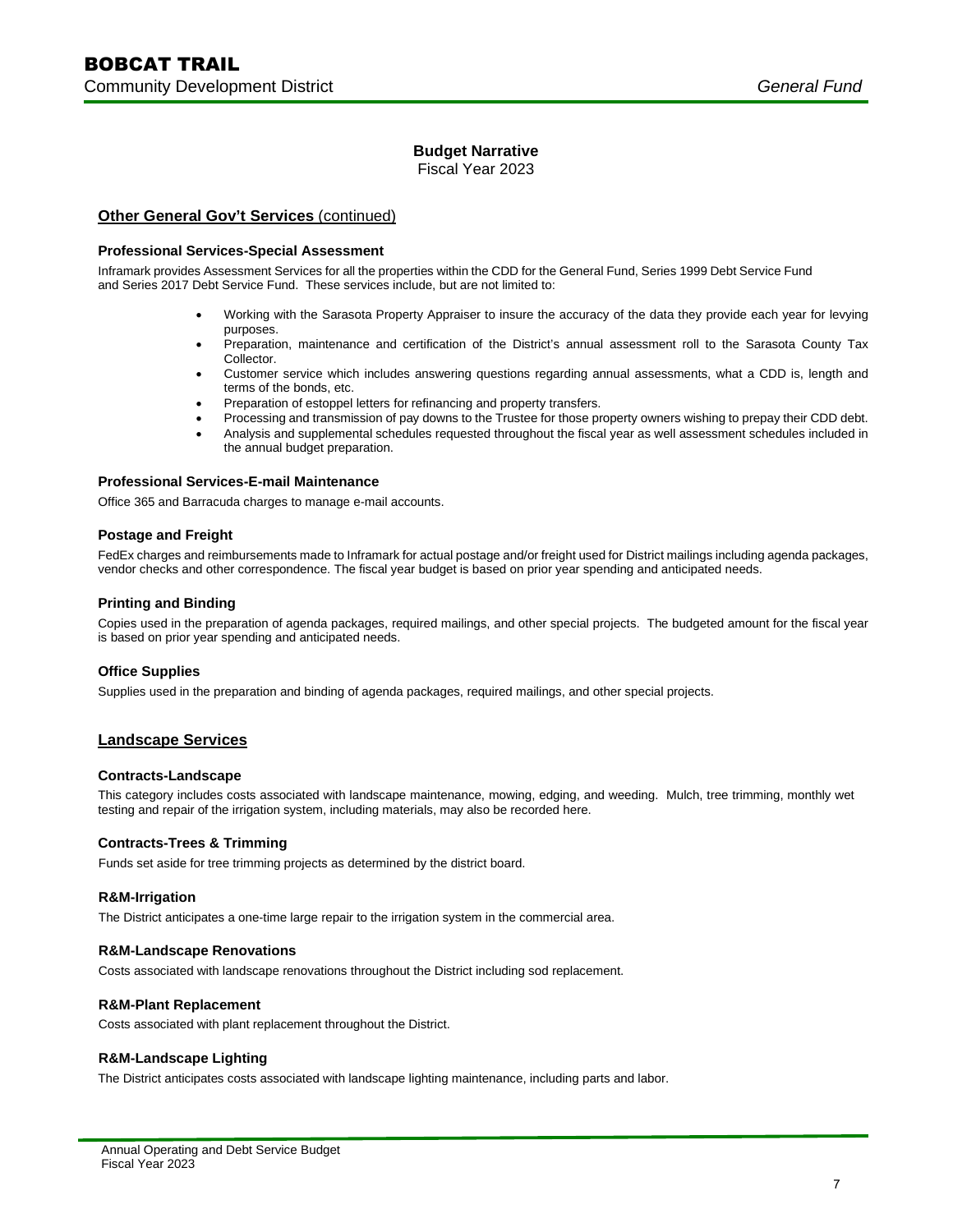Fiscal Year 2023

# **Landscape Services** (continued)

# **R&M-Phase III**

Landscape costs associated with phase III.

# **Miscellaneous-Holiday Lighting**

Costs associated with outside holiday lighting within the District.

# **Utilities**

# **Electricity-Streetlights**

Street lighting usage for District facilities and assets. Costs are based on historical expenses incurred with Florida Power & Light (FPL) and include the following accounts:

| VENDOR | ACCOUNT#    | <b>SERVICE ADDRESS</b>          |
|--------|-------------|---------------------------------|
| FPL    | 00592-38485 | Bobcat Village Center Rd #ST LT |
| FPL    | 53383-17489 | 1352 Bobcat Trail #Lights       |
| FPL    | 92543-09488 | Bobcat Trail #ST Lighting       |

#### **Electricity-Gate**

| <b>VENDOR</b> | ACCOUNT#    | <b>SERVICE ADDRESS</b>        |
|---------------|-------------|-------------------------------|
| II FPL        | 56933-92028 | 1010 Bobcat Trail #Guardhouse |
| II FPI        | 92196-12026 | Woodhaven Drive #Gate 2       |

# **Electricity-Irrigation**

| VENDOR     | ACCOUNT#    | SERVICE ADDRESS               |
|------------|-------------|-------------------------------|
| <b>FPL</b> | 88616-20030 | 1751 Bobcat Trail #IRR        |
| <b>FPL</b> | 54961-11039 | 1508 Palmetto Palm Terr, #IRR |

# **Gatehouse**

# **Contracts-Security Services**

Gate guard and security services to be provided Envera. It should be noted that some of the original equipment may need to be replaced or upgraded during the period.

#### **Communications-Telephone**

Telephone and internet services provided by Frontier and Comcast required to keep the gate and camera systems operational.

# **Utility-Water/Sewer**

This category represents utility charges currently assessed by North Port Utilities for water and sewer.

| VENDOR               | ACCOUNT#     | <b>SERVICE ADDRESS</b>       |
|----------------------|--------------|------------------------------|
| North Port Utilities | 34841-152336 | 1010 Bobcat Trail #Gatehouse |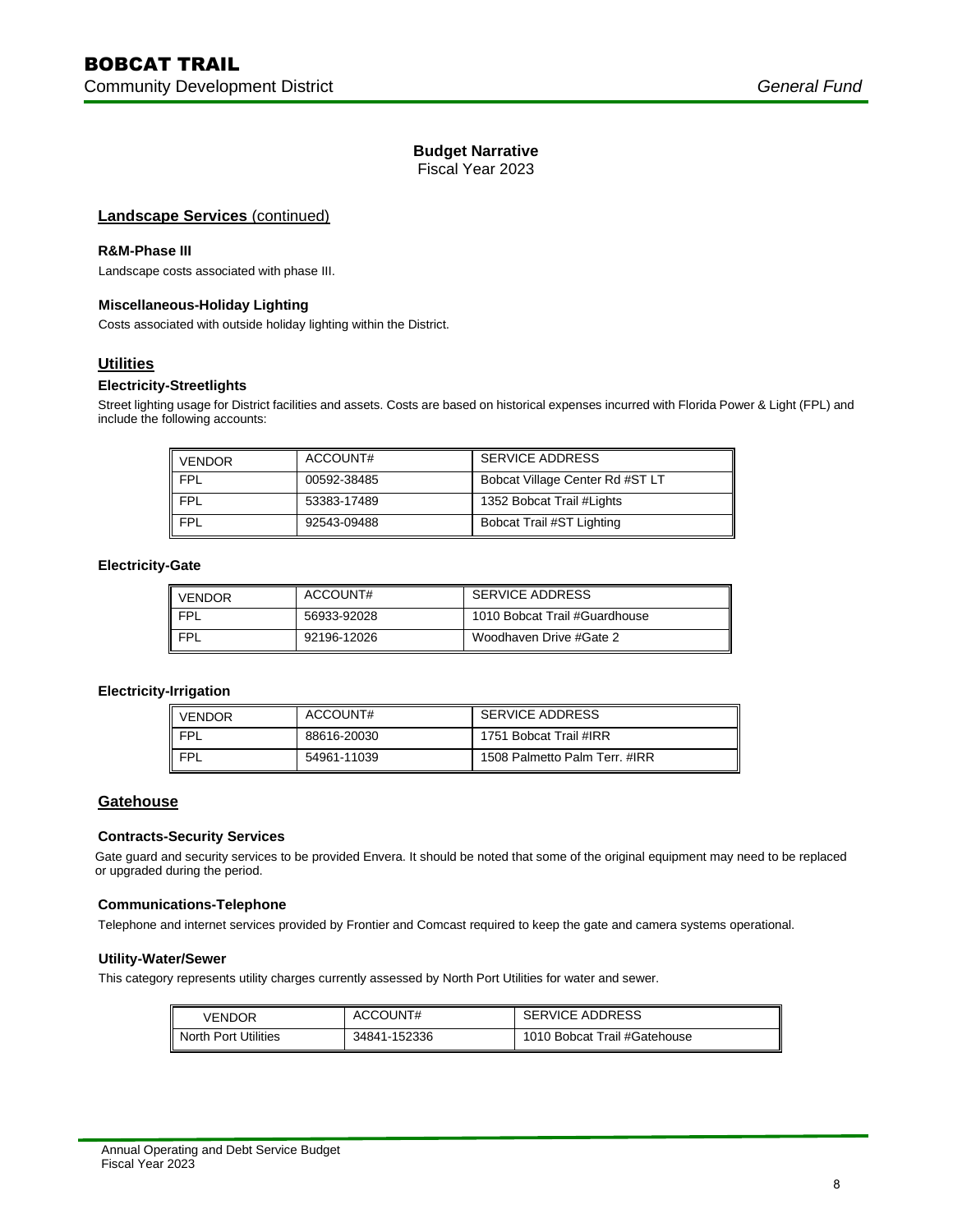Fiscal Year 2023

# **Gatehouse** (continued)

#### **R&M-Gate**

Costs to repair and maintain community gates. The District may upgrade the front and back gate areas to include some sidewalk work, pedestrian gates and some monument modifications at the back gate.

# **R&M-Access & Surveillance System**

Costs to maintain access and surveillance system. Services provided by Frontier.

#### **Miscellaneous-Bar Codes**

Bar code and FOB costs for remote entry.

# **Op Supplies-Gatehouse**

Costs associated with supplies to operate gatehouse.

# **Capital Outlay**

Funds set aside for capital projects as determined by the district board.

# **Reserve-Gate**

Funds set aside for Gate projects as determined by the district board.

# **Lakes and Roads**

# **Contracts-Lakes**

Monthly lake maintenance services provided by Solitude Lake Management.

#### **R&M-Lake**

Costs to maintain the lakes and repair minor shoreline problems throughout the district that are outside of the monthly maintenance contract.

# **R&M-Road Cleaning**

Street cleaning services provided by Clean Sweep including a contingency.

#### **R&M-Sealcoating**

The District anticipates resealing various areas which may include Kentia, Coconut, Bobcat Village Ctr, Bobcat Trail, Bailey and Lady.

#### **R&M-Sidewalks**

Includes all costs associated with maintenance of the sidewalks within the District.

#### **R&M-Stormwater System**

Costs to repair the stormwater system throughout the district, including stormwater mulching and related engineering costs.

#### **R&M-Invasive Plant Maintenance**

Costs for removing or containing invasive plants throughout the District.

# **R&M-Street/Gutter Repairs**

Various repairs to the roads and gutters throughout the District.

#### **Miscellaneous Maintenance**

Costs that the district may incur but are not budgeted for within another line item.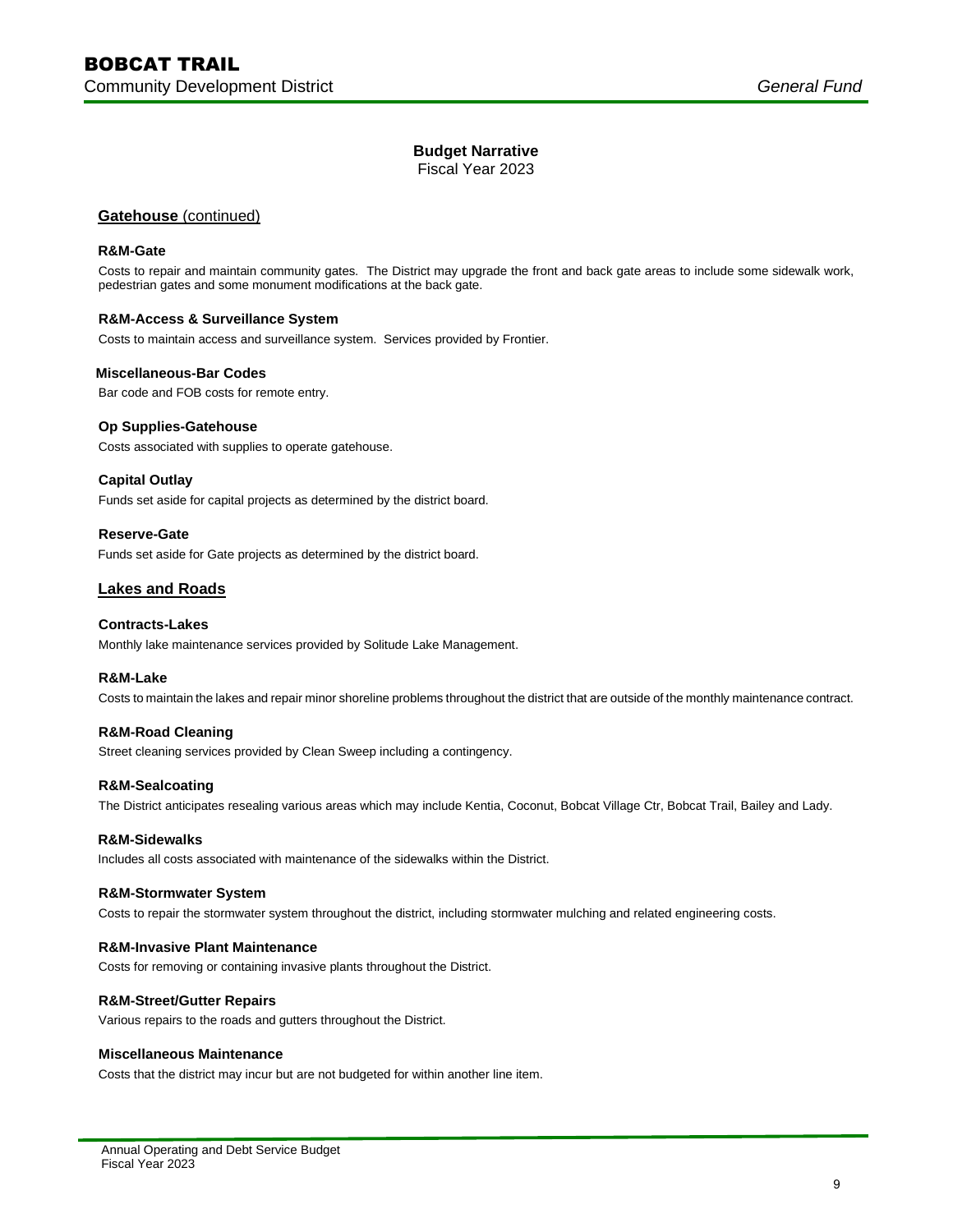Fiscal Year 2023

# **Lakes and Roads** (continued)

#### **Reserve-Lakes**

The JMT Lakes Assessment will provide a multi-year plan to address bank regrading and stabilization. Depending on the erosion control option selected by the Board, the overall costs could be upwards of over \$1M. The multi-year plan will allow for spreading these costs out over ten years.

#### **Reserve-Roadways**

Costs set aside for roadway projects.

# **Community Center**

#### **Payroll-Hourly**

Payroll for hourly community center personnel.

#### **FICA Taxes**

Payroll taxes for hourly community center personnel.

#### **Contracts-Other Services**

The District has multiple contracts to support the Community Center and grounds including Total Air Solutions for A/C Inspections, and Wenzel Electric for Alarm Monitoring.

#### **Contracts-Cleaning Services**

The District has a contract with Cleaning 4 U to clean the community center.

#### **Utility-Other**

Cost associated with phone, TV & internet services provided by Frontier.

#### **Electricity-General**

This category includes community center electricity incurred with Florida Power & Light.

| VENDOR | <b>DESCRIPTION</b> | <b>SERVICE ADDRESS</b> |
|--------|--------------------|------------------------|
| FPL    | Acct# 87553-99402  | 1352 Bobcat Trail      |

#### **Utility-Water/Sewer**

This category includes water and sewer costs associated with the community center. North Port Utilities provides these services.

| VENDOR                        | ACCOUNT#     | <b>SERVICE ADDRESS</b> |  |  |  |
|-------------------------------|--------------|------------------------|--|--|--|
| <b>I</b> North Port Utilities | 34841-175058 | 1352 Bobcat Trail      |  |  |  |

#### **Insurance-Property**

This represents property insurance for the community center.

#### **R&M-Pest Control**

GardenMasters of SW FL provides pest control services at a cost of \$115/quarter.

# **R&M-Tennis Courts**

Routine repair and maintenance costs associated with the tennis courts.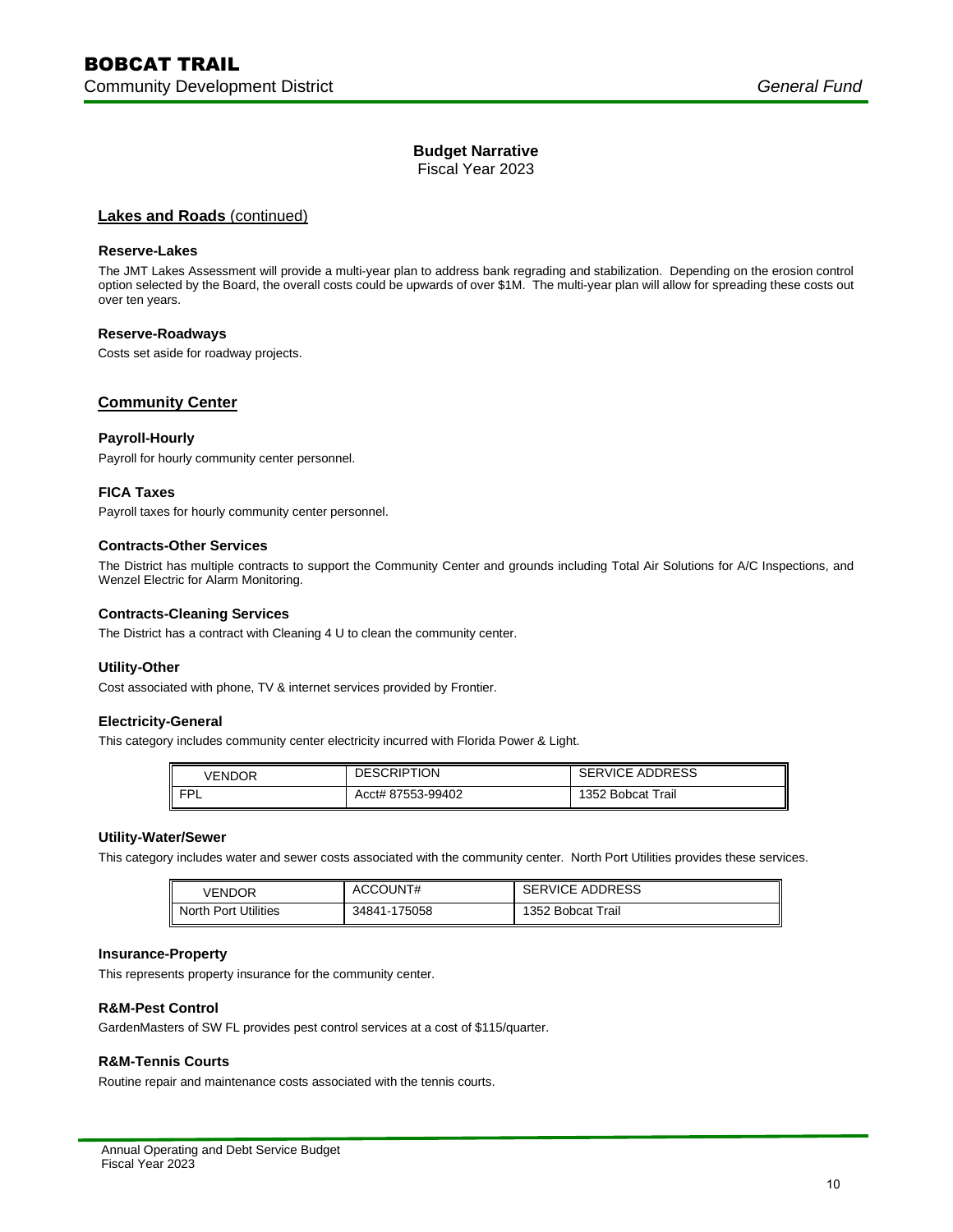Fiscal Year 2023

# **Community Center** (continued)

#### **R&M-Fitness Equipment**

The District has a contract for cleaning and servicing the fitness equipment. Repair of equipment is an additional fee. The District may replace fitness equipment as needed. Equipment with an individual cost of less than \$5,000 may be recorded here.

# **R&M-Maintenance**

This line item will represent costs associated with the community center which were not included as part of another budget line item.

#### **Miscellaneous Contingency**

May include costs associated with special events and any other items not budgeted for within another line item.

#### **Cleaning Services**

May include cleaning supplies or cleaning services that are outside of the contracted services.

#### **Supplies - Miscellaneous**

This line item will capture costs associated with supply purchases for the community center.

# **Capital Outlay**

Funds set aside for capital projects as determined by the district board.

#### . **Pools and Maintenance**

# **Payroll-Hourly**

Payroll for maintenance field personnel.

# **FICA Taxes**

Payroll taxes for hourly field personnel are calculated as 7.65% of payroll.

# **Contracts-Pools**

The District has contracted with A & D Pool to maintain the community pool.

#### **Utility-Gas**

| VENDOR           | <b>ACCOUNT</b> | <b>SERVICE AREA</b> |
|------------------|----------------|---------------------|
| TECO Peoples Gas | 08946188       | 1352 Bobcat Trail   |

#### **Utility-Water/Sewer**

Cost associated with water/sewer at pool area incurred with North Port Utilities.

#### **R&M-Pools**

Various repair and supply costs associated with the pool and pool building.

#### **R&M-Vehicles**

Fuel for security patrol and repairs for District vehicle.

# **R&M-Community Maintenance**

Includes all costs associated with maintaining the common area within the District.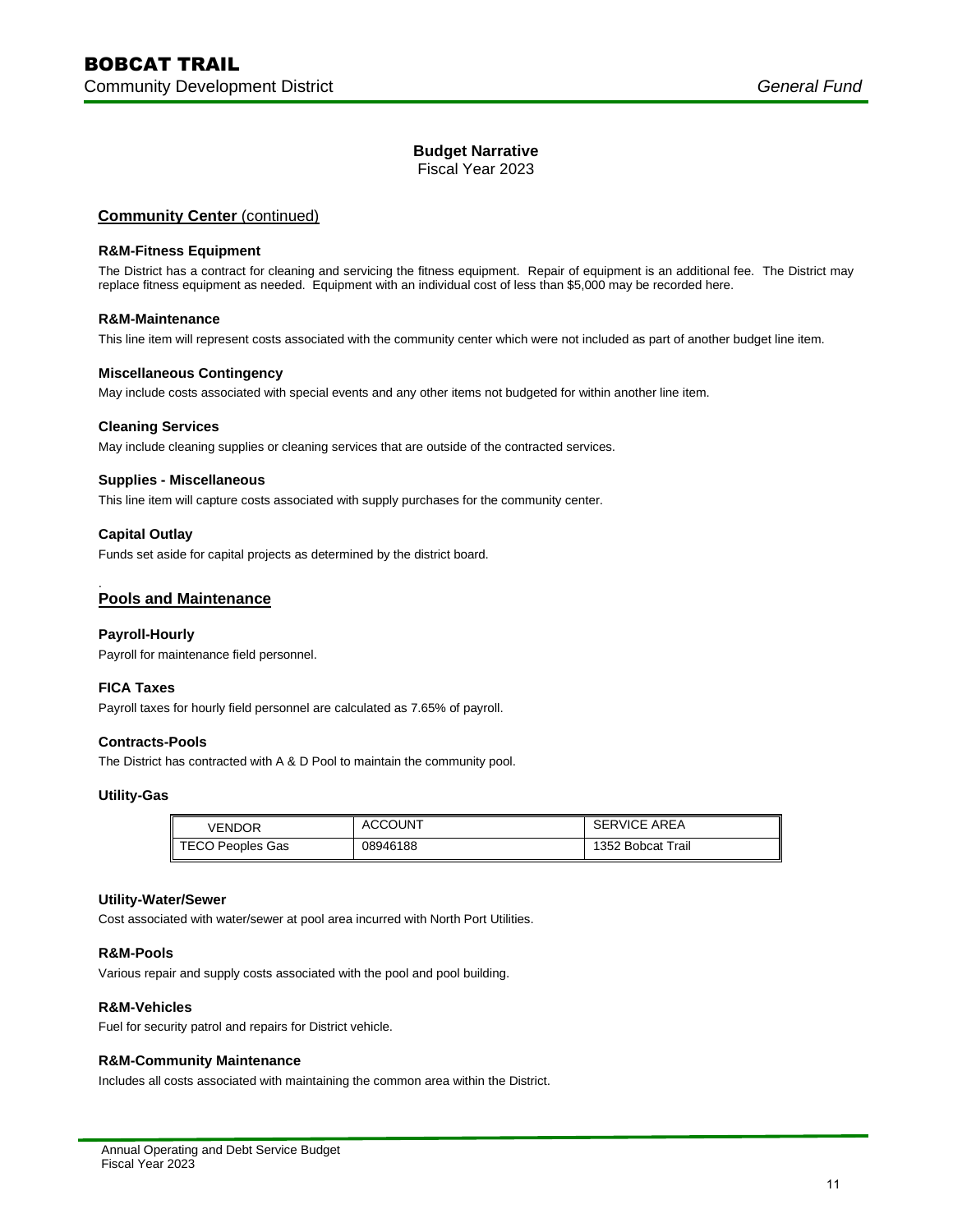Fiscal Year 2023

# **Pools and Maintenance (continued)**

# **R&M-Pressure Reducing Valves**

Cost associated with maintaining pressure reducing valves (PRVs) throughout the District.

# **Capital Outlay**

Funds set aside for capital projects as determined by the district board.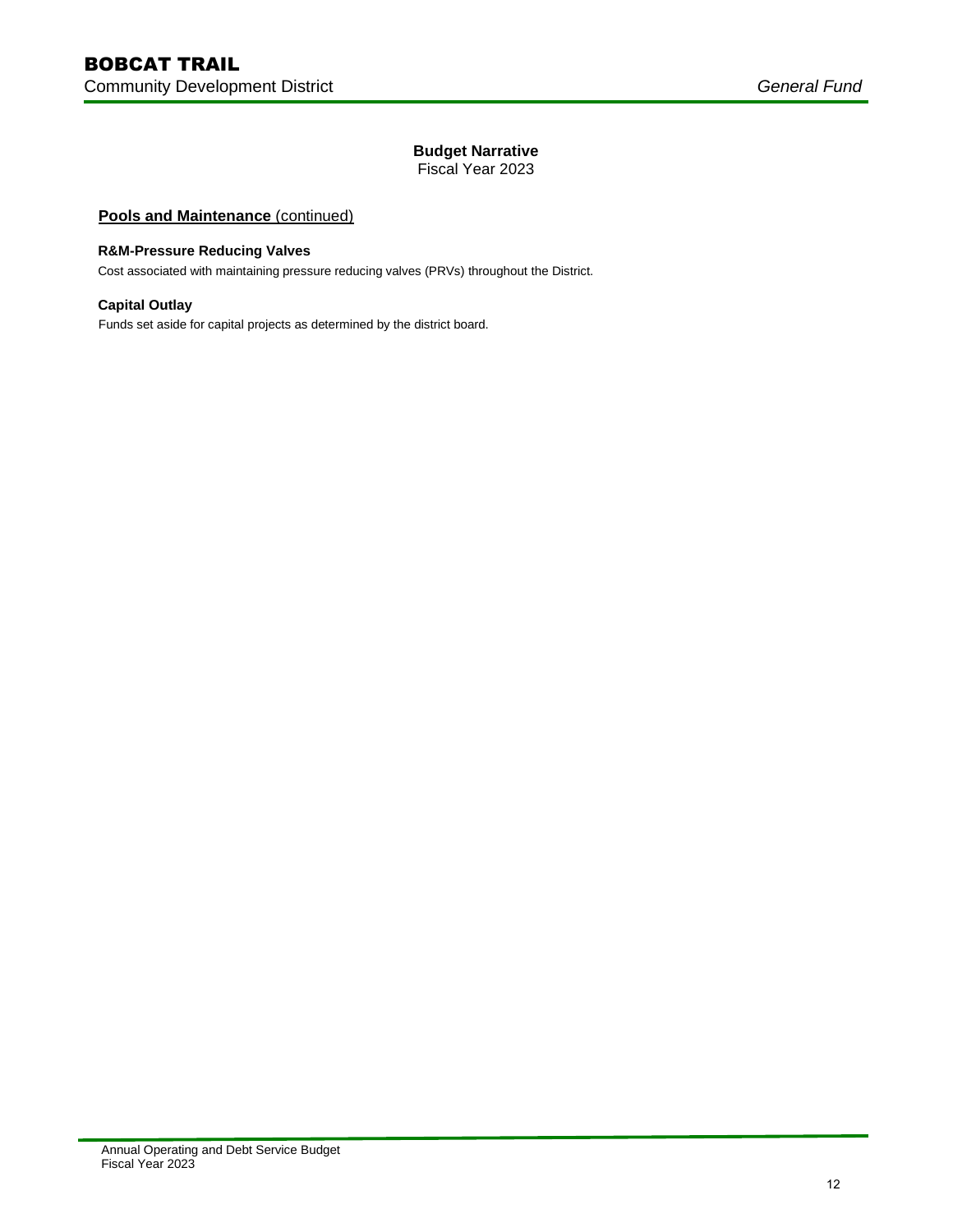# Bobcat Trail

**Community Development District**

**Debt Service Budgets Fiscal Year 2023**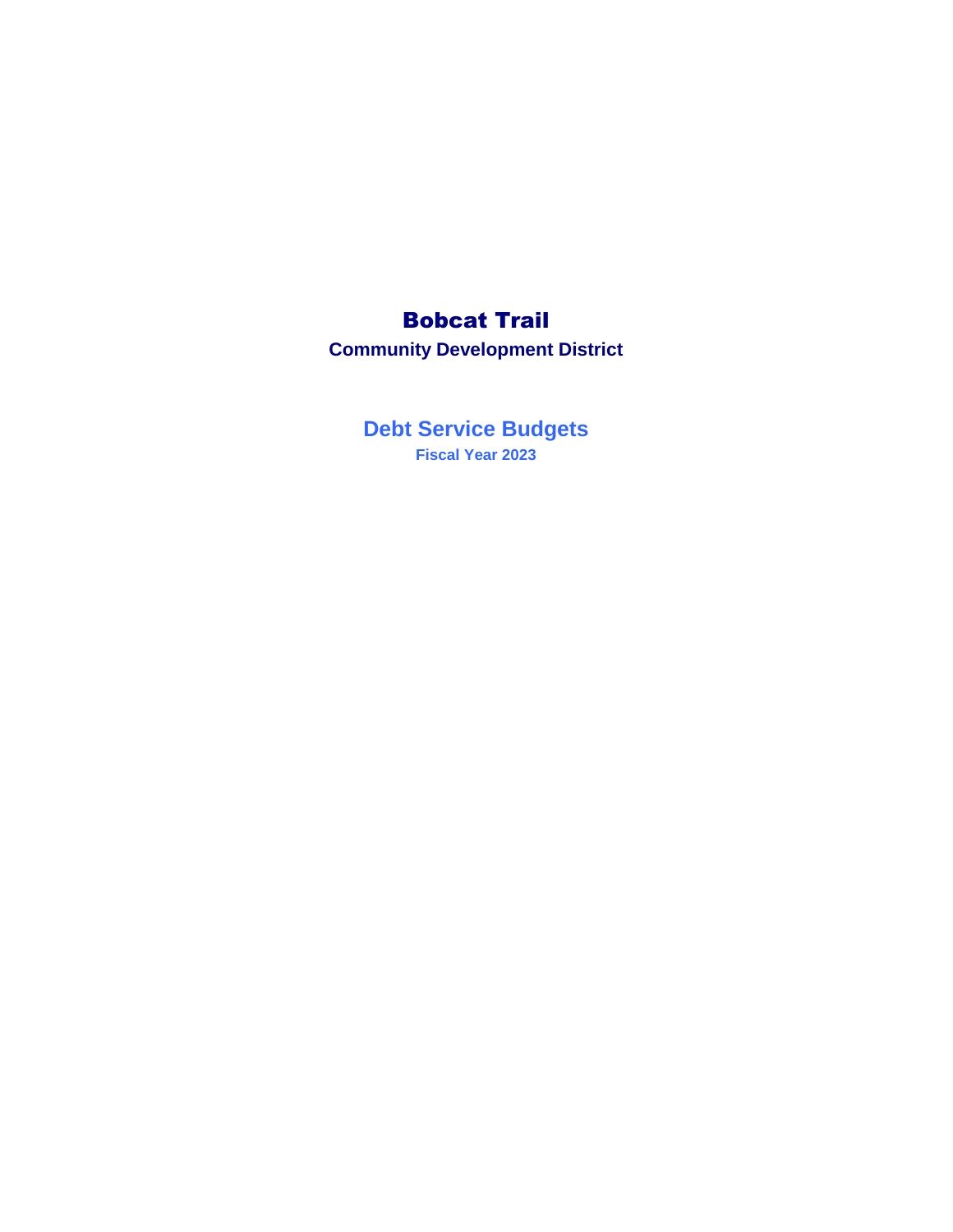| <b>ACCOUNT DESCRIPTION</b>            | <b>ACTUAL</b><br>FY 2020 | <b>ACTUAL</b><br>FY 2021 | <b>ADOPTED</b><br><b>BUDGET</b><br>FY 2022 | <b>ACTUAL</b><br><b>THRU</b><br><b>MAR-2022</b> | <b>PROJECTED</b><br>APR-<br><b>SEP-2022</b> | <b>TOTAL</b><br><b>PROJECTED</b><br>FY 2022 | <b>ANNUAL</b><br><b>BUDGET</b><br>FY 2023 |  |
|---------------------------------------|--------------------------|--------------------------|--------------------------------------------|-------------------------------------------------|---------------------------------------------|---------------------------------------------|-------------------------------------------|--|
| <b>REVENUES</b>                       |                          |                          |                                            |                                                 |                                             |                                             |                                           |  |
| Interest - Investments                | \$<br>774                | \$<br>6                  | \$<br>12                                   | \$                                              | 2 <sup>5</sup><br>10                        | \$<br>12S                                   | 12                                        |  |
| Special Assmnts- Tax Collector        | 245,899                  | 245,899                  | 245,899                                    | 225,704                                         | 20,195                                      | 245,899                                     | 245,899                                   |  |
| Special Assmnts- Discounts            | (7,928)                  | (7,604)                  | (9,836)                                    | (8,756)                                         | (1,080)                                     | (9,836)                                     | (9,836)                                   |  |
| <b>TOTAL REVENUES</b>                 | 238,745                  | 238,301                  | 236,075                                    | 216,950                                         | 19,125                                      | 236,075                                     | 236,075                                   |  |
| <b>EXPENDITURES</b>                   |                          |                          |                                            |                                                 |                                             |                                             |                                           |  |
| <b>Administrative</b>                 |                          |                          |                                            |                                                 |                                             |                                             |                                           |  |
| Misc-Assessment Collection Cost       | 2,407                    | 2,417                    | 3,688                                      | 3,254                                           | 434                                         | 3,688                                       | 3,688                                     |  |
| <b>Total Administrative</b>           | 6,124                    | 2,417                    | 3,688                                      | 3,254                                           | 434                                         | 3,688                                       | 3,688                                     |  |
| <b>Debt Service</b>                   |                          |                          |                                            |                                                 |                                             |                                             |                                           |  |
| <b>Principal Debt Retirement</b>      | 174,000                  | 180,000                  | 185,000                                    | ÷,                                              | 185.000                                     | 185,000                                     | 190,000                                   |  |
| <b>Principal Prepayments</b>          | 2,000                    | 1,000                    |                                            | 1,000                                           |                                             | 1,000                                       |                                           |  |
| <b>Interest Expense</b>               | 55,441                   | 50,408                   | 45,245                                     | 22,623                                          | 22,608                                      | 45,231                                      | 39,897                                    |  |
| <b>Total Debt Service</b>             | 231,441                  | 231,408                  | 230,245                                    | 23,623                                          | 207,608                                     | 231,231                                     | 229,897                                   |  |
| <b>TOTAL EXPENDITURES</b>             | 237,565                  | 233,825                  | 233,933                                    | 26,877                                          | 208,042                                     | 234,919                                     | 233,585                                   |  |
| Excess (deficiency) of revenues       |                          |                          |                                            |                                                 |                                             |                                             |                                           |  |
| Over (under) expenditures             | 1,180                    | 4,476                    | 2,142                                      | 190,073                                         | (188, 917)                                  | 1,156                                       | 2,490                                     |  |
| <b>OTHER FINANCING SOURCES (USES)</b> |                          |                          |                                            |                                                 |                                             |                                             |                                           |  |
| Contribution to (Use of) Fund Balance | ä,                       |                          | 2,142                                      |                                                 |                                             |                                             | 2,490                                     |  |
| <b>TOTAL OTHER SOURCES (USES)</b>     | $\blacksquare$           | ۰                        | 2,142                                      | $\blacksquare$                                  |                                             | $\blacksquare$                              | 2,490                                     |  |
| Net change in fund balance            | 1,180                    | 4,476                    | 2,142                                      | 190,073                                         | (188, 917)                                  | 1,156                                       | 2,490                                     |  |
| <b>FUND BALANCE, BEGINNING</b>        | 72,031                   | 73,211                   | 77,687                                     | 77,687                                          |                                             | 77,687                                      | 78,843                                    |  |
| <b>FUND BALANCE, ENDING</b>           | 73,211<br>\$             | 77,687<br>\$             | 79,829<br>\$                               | 267,760<br>S                                    | (188.917)<br>\$                             | 78,843<br>\$                                | 81,332<br>\$                              |  |

# **Summary of Revenues, Expenditures and Changes in Fund Balances**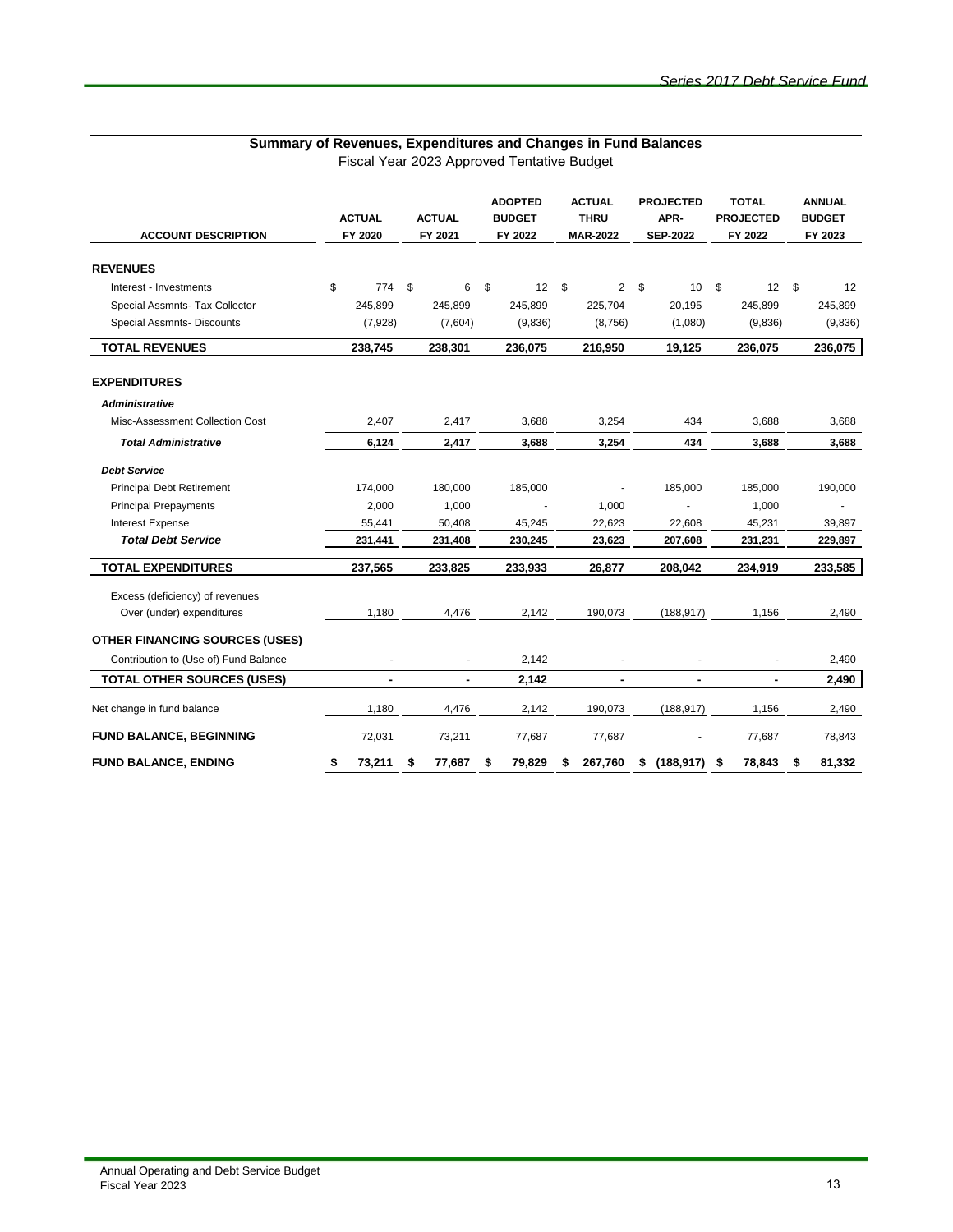| <b>Principal</b> | Prepayments | <b>Interest</b> | <b>Principal Balance</b> |  |  |  |
|------------------|-------------|-----------------|--------------------------|--|--|--|
|                  |             |                 |                          |  |  |  |
| \$0              |             | \$19,949        | \$1,395,000              |  |  |  |
| \$190,000        |             | \$19,949        | \$1,205,000              |  |  |  |
| \$0              |             | \$17,232        | \$1,205,000              |  |  |  |
| \$188,000        |             | \$17,232        | \$1,017,000              |  |  |  |
| \$0              |             | \$14,543        | \$1,017,000              |  |  |  |
| \$193,000        |             | \$14,543        | \$824,000                |  |  |  |
| \$0              |             | \$11,783        | \$824,000                |  |  |  |
| \$193,000        |             | \$11,783        | \$631,000                |  |  |  |
| \$0              |             | \$9,023         | \$631,000                |  |  |  |
| \$210,000        |             | \$9,023         | \$421,000                |  |  |  |
| \$0              |             | \$6,020         | \$421,000                |  |  |  |
| \$206,000        |             | \$6,020         | \$215,000                |  |  |  |
| \$0              |             | \$3,075         | \$215,000                |  |  |  |
| \$215,000        |             | \$3,075         | \$0                      |  |  |  |
|                  |             |                 |                          |  |  |  |
|                  | \$1,395,000 | \$0             | 2.86%<br>\$163,249       |  |  |  |

# **Debt Amortization Series 2017 Capital Improvement Revenue Refunding Note**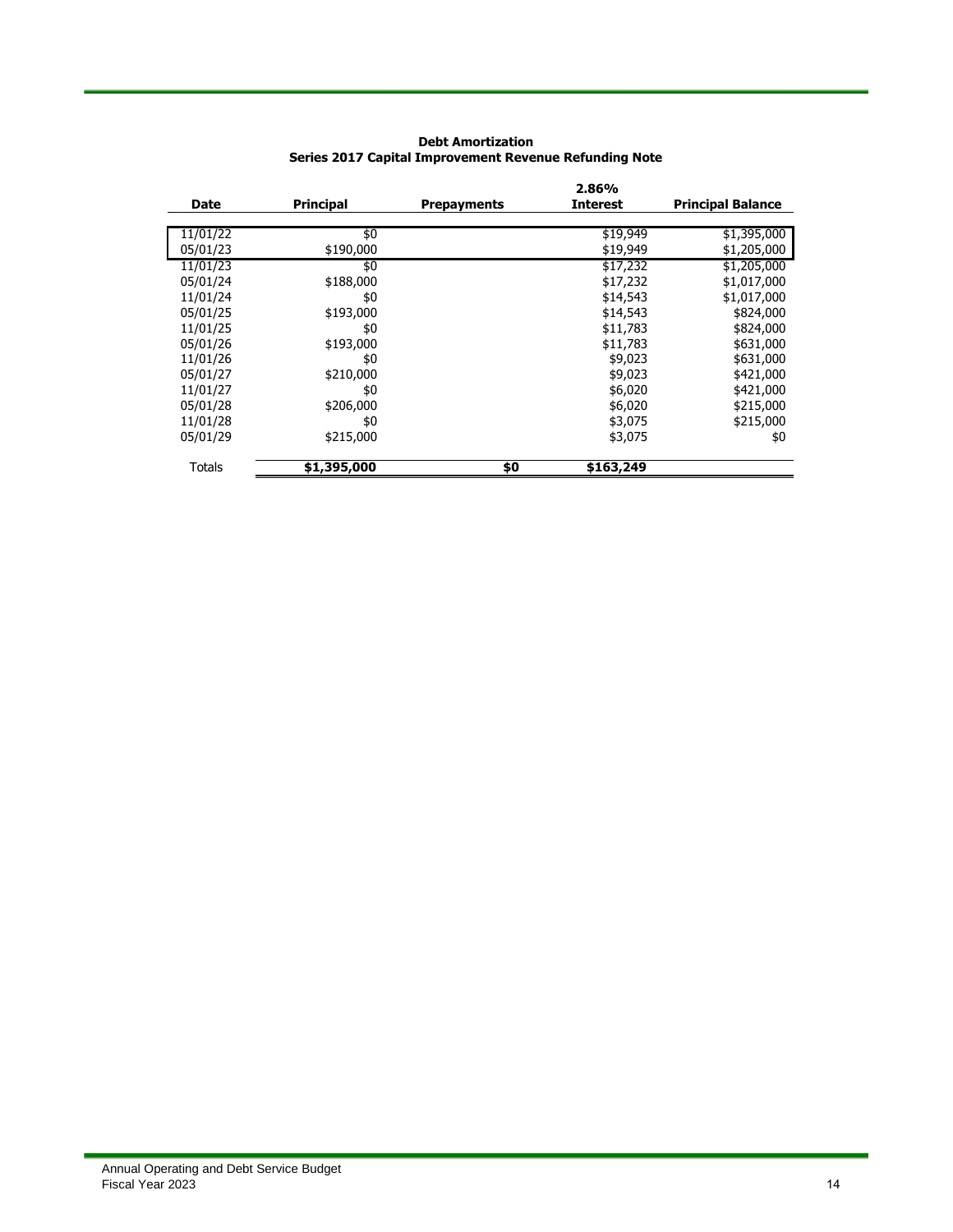Fiscal Year 2023

# **REVENUES**

#### **Interest-Investments**

The District earns interest income on their trust accounts with US Bank.

#### **Special Assessments-Tax Collector**

The District will levy a Non-Ad Valorem assessment on all the assessable property within the District to pay for the debt service expenditures during the Fiscal Year.

#### **Special Assessments-Discounts**

Per Section 197.162, Florida Statutes, discounts are allowed for early payment of assessments. The budgeted amount for the fiscal year is calculated at 4% of the anticipated Non-Ad Valorem assessments.

# **EXPENDITURES**

# **Administrative**

#### **Miscellaneous-Assessment Collection Cost**

The District reimburses the Sarasota County Tax Collector for her or his necessary administrative costs. Per the Florida Statutes, administrative costs shall include, but not be limited to, those costs associated with personnel, forms, supplies, data processing, computer equipment, postage, and programming. The District also compensates the Tax Collector for the actual cost of collection or 1.5% on the amount of special assessments collected and remitted, whichever is greater. The budget for collection costs was based on a maximum of 1.5% of the anticipated assessment collections.

# **Debt Service**

#### **Principal Debt Retirement**

This represents principal payments due within the current year for the series 1999 recreational revenue bond. This expense is split with the golf.

#### **Interest Expense**

This represents interest payments due within the current year for the series 1999 recreational revenue bond. This expense is split with the golf.

Note: Without sufficient revenues to cover operating expenses the district is without means to make the required principal and interest payments. The budget reflects that the debt service payments would have to be made using a portion of prior year's fund balance. Since the prior year's enterprise fund balance is negative, there are no funds from the prior year available to use.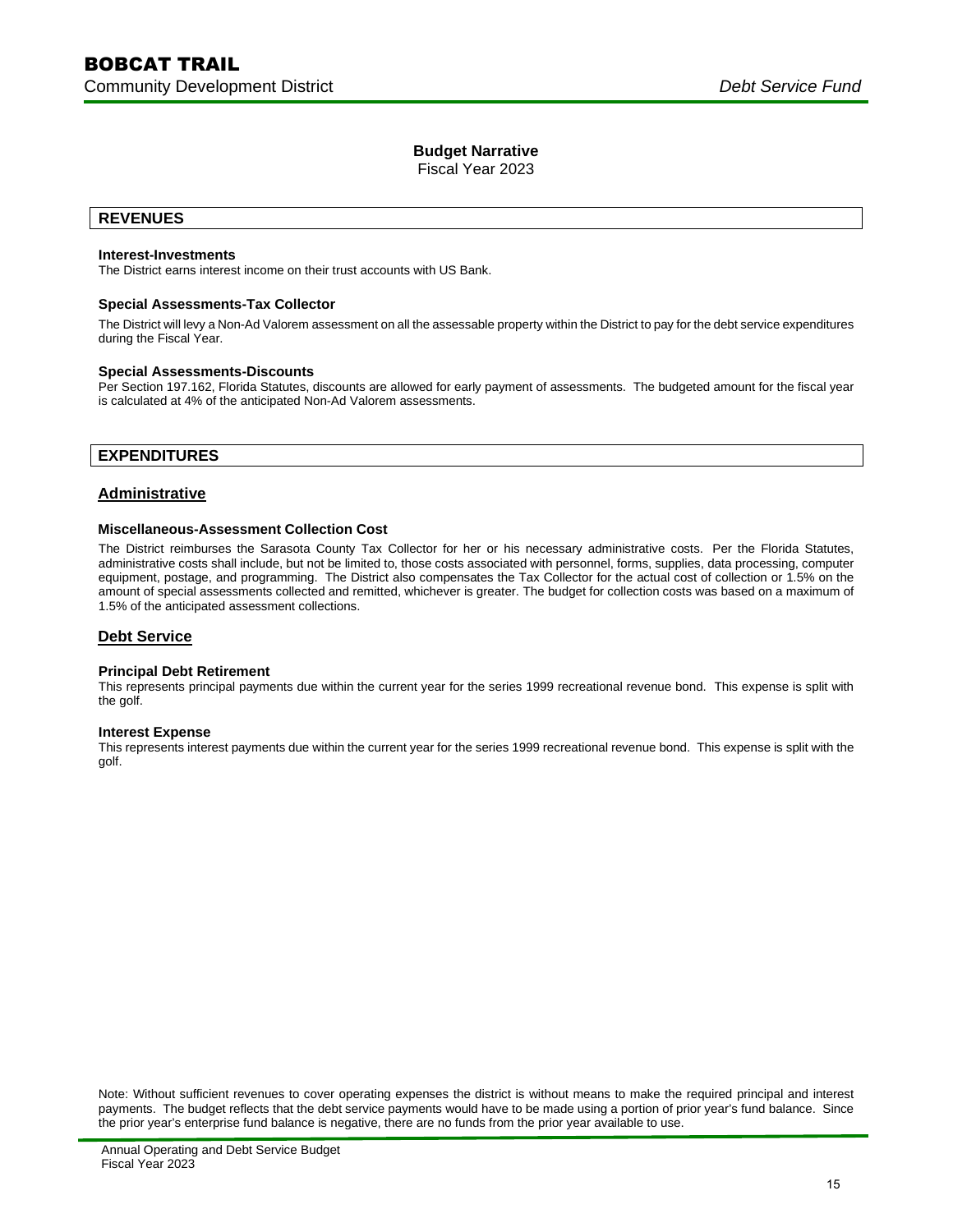# Bobcat Trail

**Community Development District**

**Supporting Budget Schedules Fiscal Year 2023**